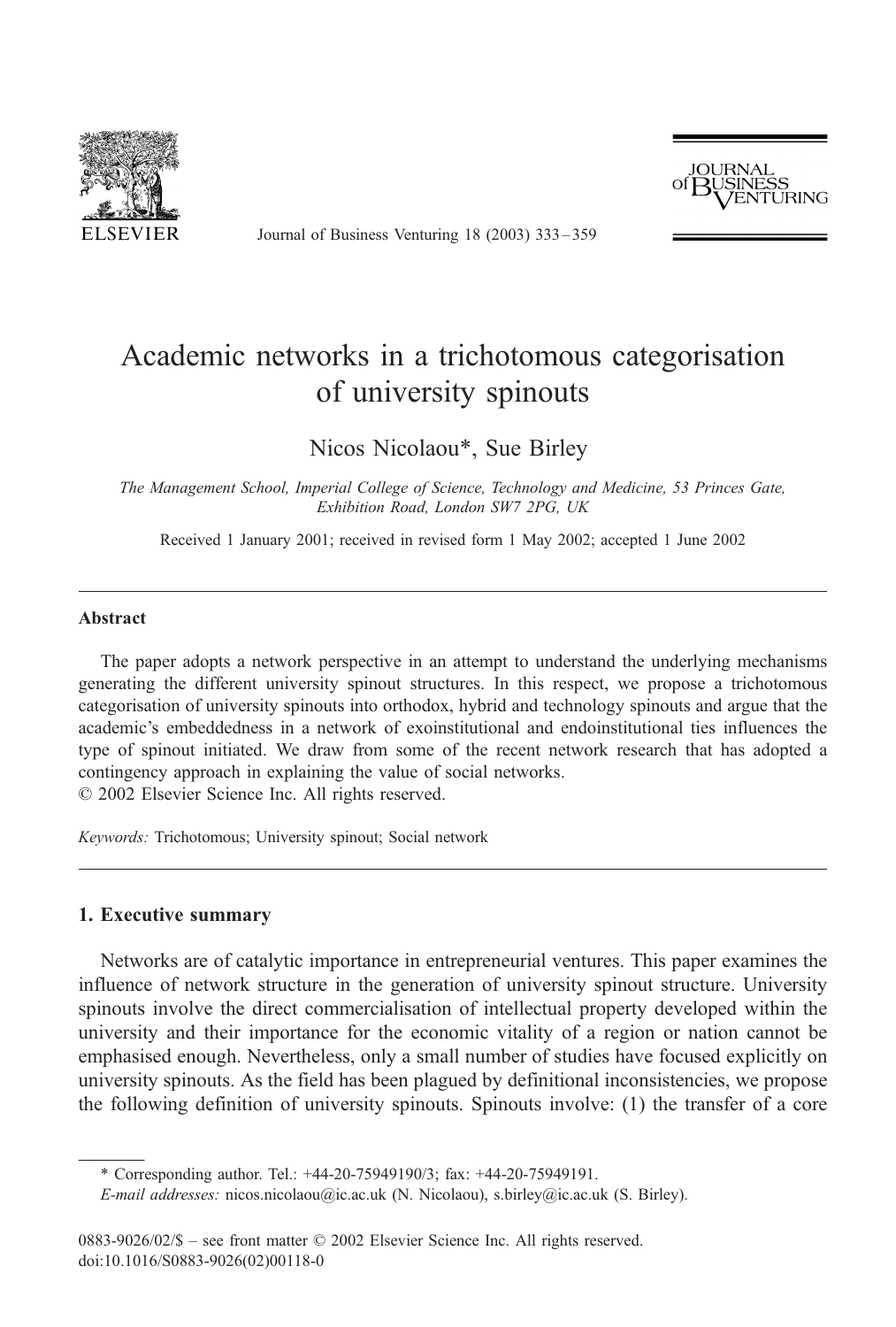technology from an academic institution into a new company and (2) the founding member(s) may include the inventor academic(s) who may or may not be currently affiliated with the academic institution.

Within this, it is clear that there may be variations in the involvement of the key academics and we propose a trichotomous categorisation of university spinouts. In this respect, an orthodox spinout involves both the academic inventor(s) and the technology spinning out from the institution. A *hybrid* spinout involves the technology spinning out and the academic(s) retaining his or her university position, but holding a directorship, membership of the scientific advisory board or other part time position within the company. The scenario involving some academics spinning out and some retaining their university affiliation is also subsumed under this category. Last, a *technology* spinout involves the technology spinning out but the academic maintaining no connection with the newly established firm. However, the possibility of the academic having equity in the company and/or offering advice on a consultancy basis is not discounted.

Our contention is that the academic's embeddedness in a network of exoinstitutional and endoinstitutional ties influences the type of spinout initiated. In other words, we aim to evaluate the impact of the network structure at the idea evolution stage on the type of spinout initiated. We draw from [Burt's \(1992, 2000a\)](#page-21-0) structural holes proposition and [Coleman's](#page-21-0) (1988, 1990) social closure theory for guidance in the generation of our hypotheses. In view of some of the recent conciliatory approaches, we adopt a contingency approach in explaining the value of social networks. In this respect, content as a contingency factor examines how the value of social capital is differentially related to the nature of contacts.

This trichotomous categorization is important to university officials, venture capitalists and researchers for a number of reasons. First, from a typological perspective, it portrays the different modes of opportunity exploitation. Second, it describes the academic's operational role in the newly established company and portrays the extent of the relationship between the university and the spinout. For example, academics involved in hybrid spinouts, may not only constitute role models and act as a source of advice to other academics wishing to spin out, but may also exhibit a higher propensity of becoming habitual spinout entrepreneurs. Third, we believe that different types of spinouts may be associated with different growth trajectories and different evolutionary patterns. Fourth, the different types of spinouts may have different implications on the rates of entry of new technology-based firms in an industry.

## 2. Introduction

Networks play a protagonistic role in many aspects of organizational emergence [\(Birley,](#page-21-0) 1985; Aldrich and Zimmer, 1986; Larson and Starr, 1993; Renzulli et al., 2000; Aldrich, 1999; Johannisson, 2000). They constitute critical avenues for the acquisition of information and resources. Indeed, we echo [Aldrich and Zimmer's \(1986\)](#page-20-0) remark that entrepreneurship is channelled and facilitated or constrained and inhibited by people's positions in social networks. Our purpose here is to utilise social network concepts to guide our understanding of the underlying structures generating university spinouts. In this respect, spinouts are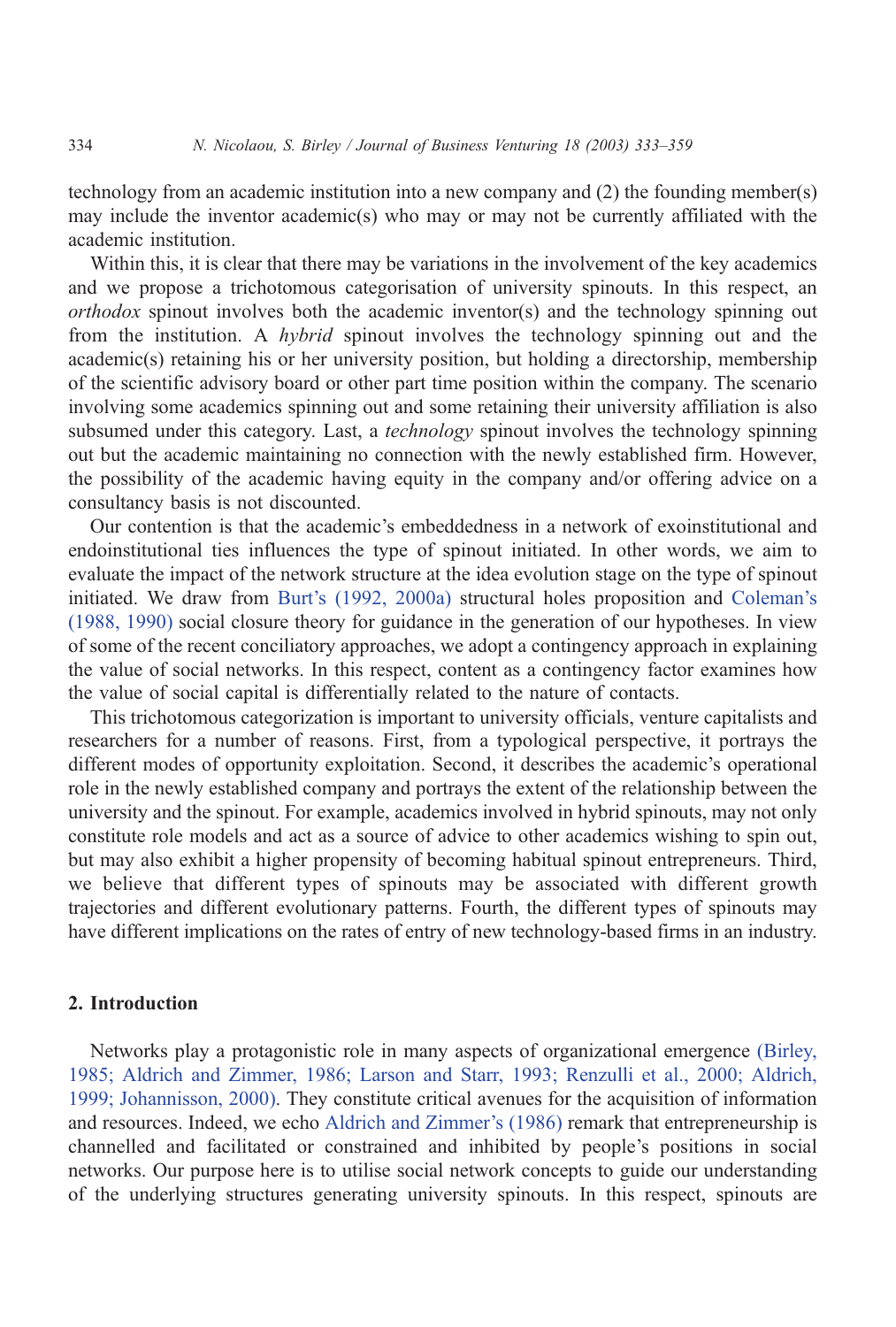becoming increasingly important as a mechanism for technology transfer from academic institutions and involve the direct commercialisation of intellectual property developed within the university. They are a source of wealth creation and job opportunities in the economy [\(Birch, 1987; Steffenson et al., 2000\)](#page-21-0) and a direct way of recouping economic dividends from a nation's investment in higher education and research [\(Mian and Plosila, 1998\).](#page-23-0)

The importance of spinouts for the economic vitality of a region or nation cannot be emphasized enough. A recent study by BankBoston shows that there are over 4000 MITrelated companies, creating over 1 million jobs worldwide and generating annual sales of \$232 billion [\(BankBoston, 1997\).](#page-21-0) In France, a study by [Mustar \(1997\)](#page-24-0) estimated that spinouts constitute 40% of the high-tech firms established between 1987 and 1997. Moreover, a comparison of income from university equity sales in start-up companies to income generated from licenses, reveals that the average value of equity is significantly greater than the average annual revenue from a license [\(Bray and Lee, 2000\).](#page-21-0)

Although a number of studies have examined various types of academic entrepreneurship (e.g., [Louis et al., 1989; Chrisman et al., 1995\)](#page-23-0), very few studies focused explicitly on university spinouts. We argue that rather than representing a unique, undifferentiated outcome, there is more than one way in which the academic inventor may be involved in the spinout process. We thus propose a trichotomous categorisation of university spinouts into orthodox, hybrid and technology spinouts. We then propose the use of network concepts as the epicentre of our understanding of the spinout trichotomy. Our contention is that the academic's embeddeness in a network of endoinstitutional and exoinstitutional<sup>1</sup> ties influences the type of spinout initiated.

While there is broad agreement about the catalytic role of social capital, there are two schools of thought with respect to the social structure that is most facilitative. On the one hand, some scholars have argued that it is a cohesive or densely embedded network that confers a competitive advantage [\(Coleman, 1988, 1990; Walker et al., 1997; Ahuja, 2000\).](#page-21-0) On the other hand, some have found that a sparsely connected network full of structural holes is the precursor of this advantage [\(Burt, 1992, 2000b\).](#page-21-0) In this respect, we adopt the contingency perspective that has recently developed, and which reconciles the two sources of social capital [\(Podolny and Baron, 1997; Burt, 1997a, 2000a\).](#page-24-0)

The first part of the paper examines the role of social networks in organizational emergence and delves briefly into the spinout literature. The second part investigates definitional issues and presents a typological framework of the spinout phenomenon. We then construct a network model to guide our understanding of the mechanisms generating the different spinout structures. We finally conclude with implications of the model and directions for future research.

<sup>1</sup> Exoinstitutional refers to outside the academic institution, while endoinstitutional refers to inside the institution (terms derived from the Greek prefixes endo and exo). The distinction is important as the ''conditions for entrepreneurial action outside organizations are qualitatively different than those inside organizations'' [\(Aldrich, 1999, p. 85\).](#page-20-0)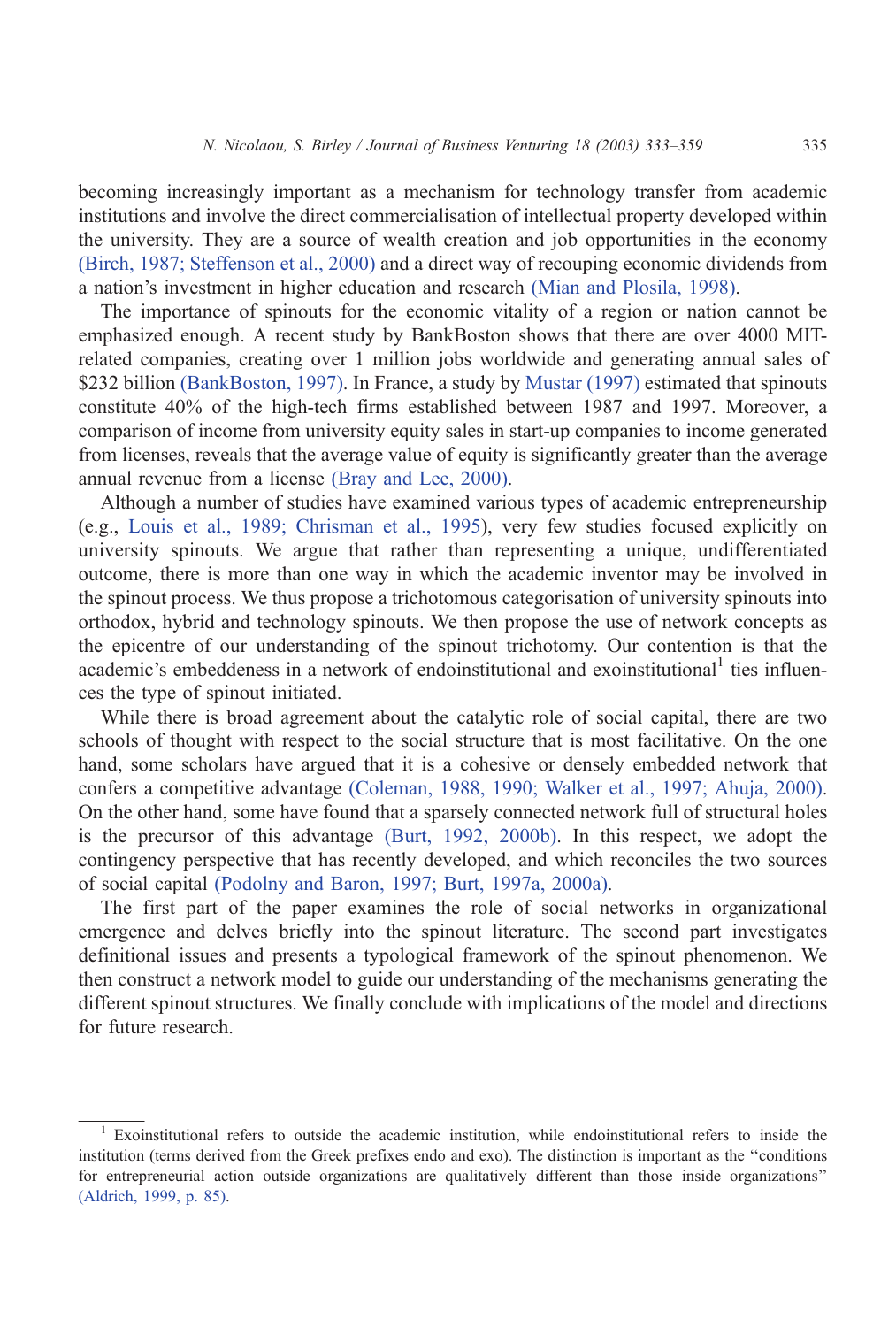## 3. Conceptual background

We first outline two critical elements that constitute the conceptual spine of our model: first, the role of social networks in organizational emergence and, second, the university spinout phenomenon.

### 3.1. Social networks in organizational emergence

Social networks play a protagonistic role in organisational emergence. In this respect, the prolegomena of social network analysis lie in an exchange and dependency perspective. Social exchange theory [\(Homans, 1950, 1961; Blau, 1964\)](#page-23-0) purported to explain the occurrence of a dyadic relationship on the demand and supply of resources that each person in the dyad had to offer. The framework was extended beyond the dyad, to encapsulate more macroscopic social structures by [Emerson \(1962, 1972\),](#page-22-0) who argued that power resides implicitly in another's dependency. [Pfeffer and Salancik \(1978\)](#page-24-0) subsequently utilised some of [Emerson's \(1962, 1972\)](#page-22-0) ideas in formulating resource dependency theory. They argued that managers structured their resource linkages to buffer the organization from the impact of external threats.

Networks facilitate organisational emergence by providing four substantive benefits: they augment the opportunity identification process, provide access to a loci of resources, engender timing advantages, and constitute a source of status and referrals.

# 3.1.1. Opportunity identification

Networks greatly enhance the entrepreneurs' opportunity recognition capabilities [\(Hills et](#page-22-0) al., 1997). In this respect, [Venkataraman \(1997\)](#page-25-0) draws from [Hayek's \(1945\)](#page-22-0) observation about the dispersion of information in the market and argues that ''the possession of useful knowledge varies among individuals and... this strongly influences the search for and the decision to exploit an opportunity'' [\(Venkataraman, 1997, p. 123\).](#page-25-0) In other words, the discovery of entrepreneurial opportunities depends, in part, on the distribution of information in society [\(Kirzner, 1973\).](#page-23-0) As human action is embedded in ongoing systems of social relations [\(Granovetter, 1985\),](#page-22-0) social networks can be argued to be of significant importance in accessing and harnessing this information.<sup>2</sup> Indeed, a number of scholars have provided a fine-grained analysis of the antecedent role of social networks in opportunity identification. For example, [Hills et al. \(1997\)](#page-22-0) differentiated between solo entrepreneurs, who had recognised the business opportunity themselves, and network entrepreneurs, who had recognised the opportunity through their social networks. Similarly, [Sigrist \(1999\)](#page-25-0) utilised a cognitive mapping approach and proposed a distinction between constructor-type and discoverer-type entrepreneurs; the former type discovered the opportunity themselves, while the latter discovered the opportunity through the right personal contact.

<sup>&</sup>lt;sup>2</sup> Contrast this opportunity 'discovery' perspective with the opportunity enactment perspective where opportunities are the outcome of the sensemaking activities of individuals [\(Gartner et al., 2001; Sarasvathy, 2001;](#page-22-0) Venkataraman and Sarasvathy, 2001).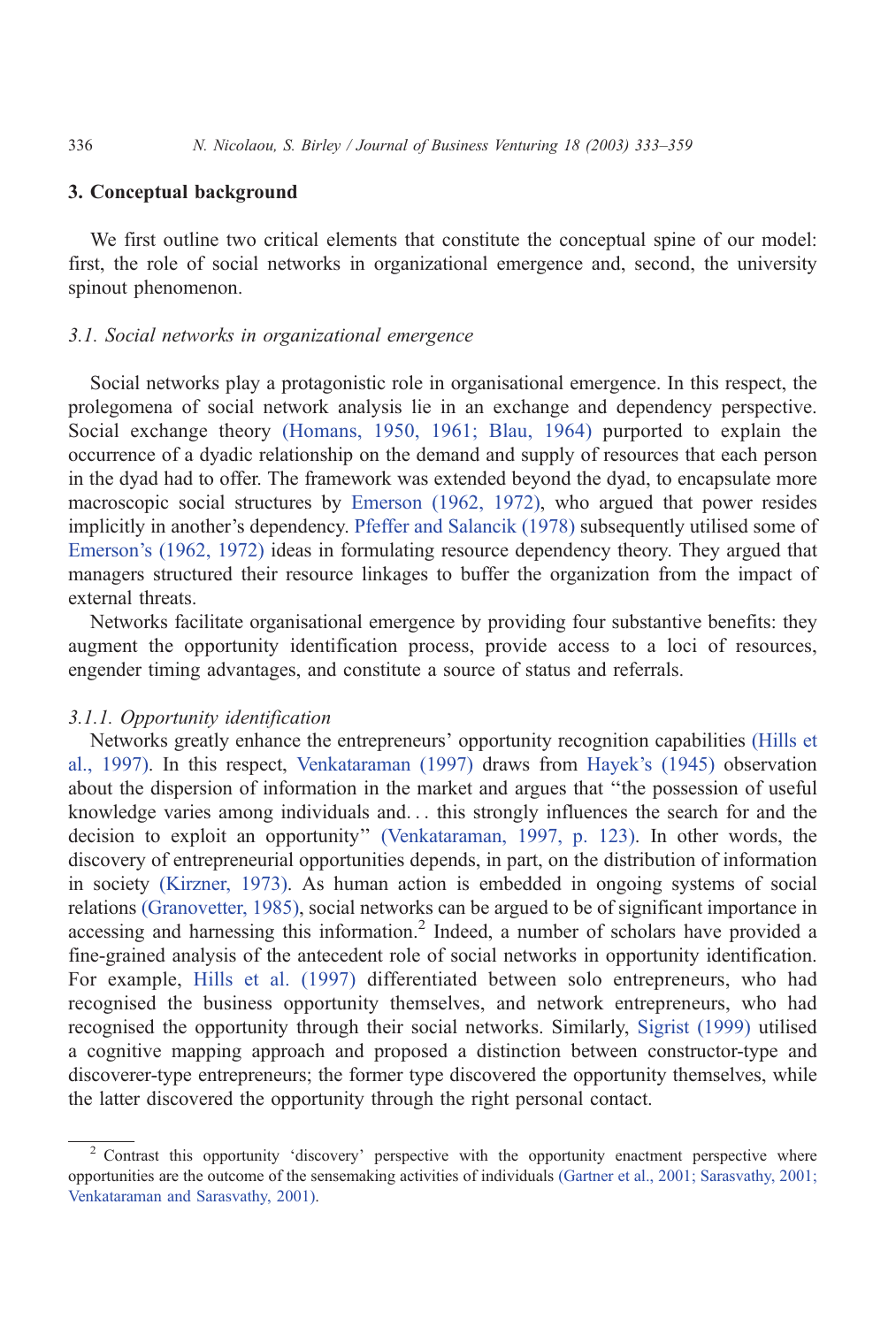[Singh et al. \(1999\)](#page-25-0) found that the size and number of weak ties in an entrepreneur's social network were positively related to the number of new venture ideas identified and new venture opportunities recognised. They found that network entrepreneurs identified significantly more opportunities than solo entrepreneurs. [Ardichvili and Cardozo \(1999\)](#page-20-0) used an embedded case study design with the entrepreneurial opportunity as the unit of analysis. They found that in seven out of eight cases analysed, access to extended social networks was a prerequisite to successful opportunity discovery.

One of the most comprehensive models of the opportunity identification process which describes the recognition, evaluation and development of an opportunity is provided by [Ardichvili et al. \(in press\).](#page-20-0) With regard to present concerns, they identify social networks as one of the antecedents of entrepreneurial alertness, which constitutes a necessary condition for opportunity identification. Under a different lens, [De Koning and Muzyka \(1999\)](#page-22-0) conceptualise opportunity formation as a socio-cognitive process. They identify four types of relationships within an entrepreneur's social context; these include the inner circle (with whom the entrepreneur has long-term stable relationships), the action set (people recruited by the entrepreneur to provide the necessary resources for the opportunity), the partners (team members involved in the start-up) and a network of weak ties (used to gather general information and possibly future resource providers). The entrepreneur develops the opportunity through a trilogy of cognitive activities with these four groups, that includes information gathering, thinking/articulating and resource assessing. Moreover, each group within the social context plays a role, which is distinctively different from the roles played by the other groups.

## 3.1.2. Access

Networks help entrepreneurs because the business foundation process requires a variety of resources [\(Aldrich et al., 1987\).](#page-20-0) In this respect, [Starr and MacMillan \(1990\)](#page-25-0) stress the importance of social contracting as a means to resource cooptation. More specifically, individuals embedded within broad networks will be more likely to identify potential exchange partners and consequently capitalise on potential exchange opportunities [\(Rangan,](#page-24-0) 2000). Moreover, social capital enhances small business owners' access to business loans, while it may also lower the cost of loans [\(Uzzi, 1999\).](#page-25-0) From a different lens, it may constitute a source of emotional support. Indeed, ''regardless of their personal networking abilities, nascent entrepreneurs who occupy impoverished social locations may find themselves cut off from... critical resources'' [\(Aldrich, 1999, p. 98\).](#page-20-0)

The importance of networks in resource acquisition is also exemplified by the duality in the level of analysis exhibited ''in the simultaneity of an entrepreneur's network and an emerging firm's initial network'' [\(Hite and Hesterly, 2001, p. 277\).](#page-23-0) In this respect, [Larson and](#page-23-0) Starr (1993) explore the development and transformation of unidimensional dyadic relationships into multidimensional inter-organisational exchange relationships. Their network model appreciates the social embeddedness of economic relations and describes the formation of an organisation as the crystallisation of an individual/organisational network. Similarly, others have even described the birth of a new venture as ''the institutionalisation of a part of the entrepreneur's personal network into a venture'' [\(Johannisson, 2000, p. 373\).](#page-23-0)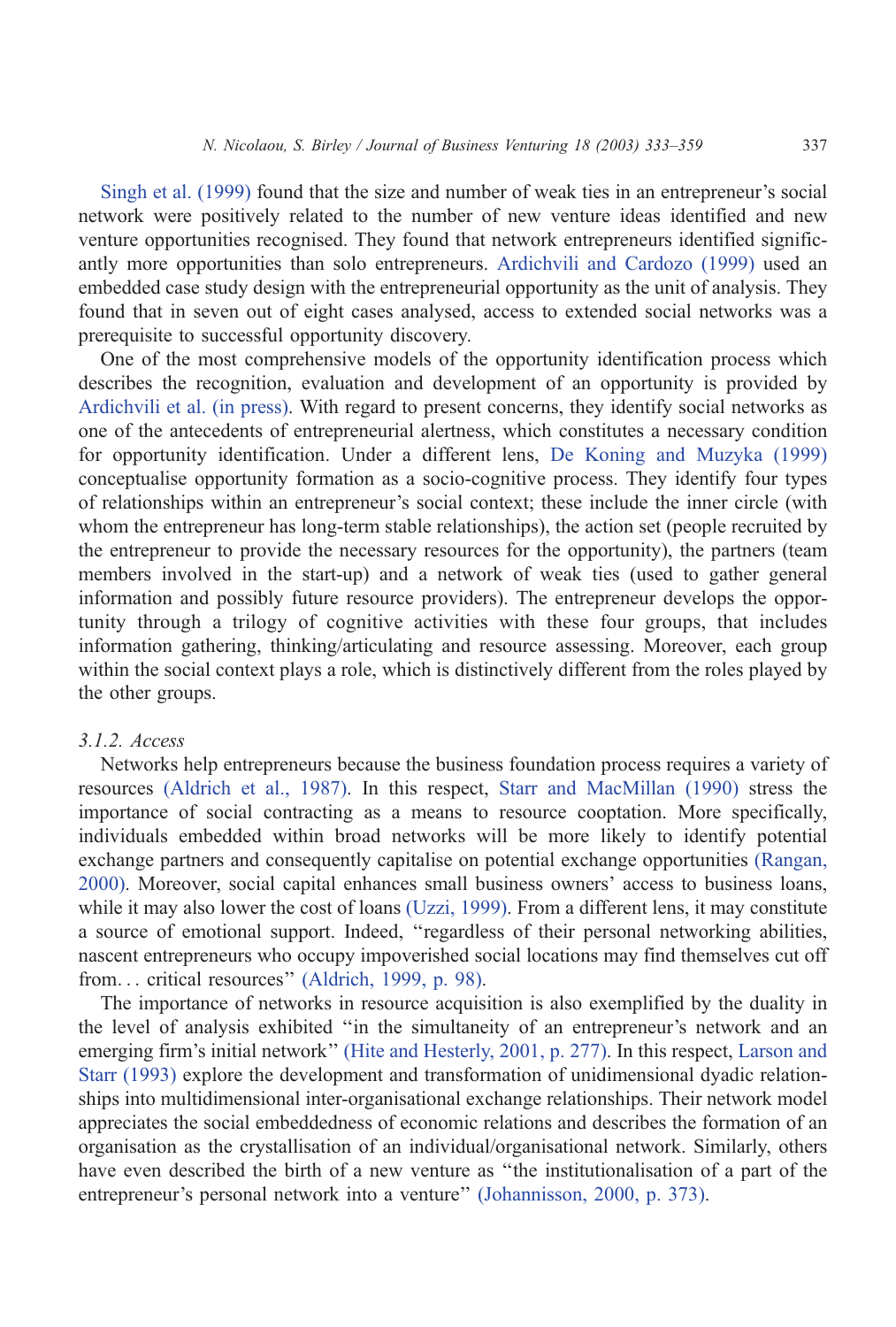## 3.1.3. Timing

Networks have important timing implications. Embeddedness promotes economies of time and enables actors to capitalise quickly on market opportunities [\(Uzzi, 1997\).](#page-25-0) As the availability of time is the economy's most fundamental resource, it has profound implications on economic outcomes [\(Juster and Stafford, 1991\).](#page-23-0) Indeed, an assumption of social network approaches is that a person has a finite amount of time and energy to invest in social relationships [\(Seibert et al., 2001\).](#page-25-0)

### 3.1.4. Status and referrals

Networks constitute a source of referrals that provide feedback effects and generate legitimacy in entrepreneurial actions. For example, venture capitalists are more inclined to invest in companies that they know or have been referred to by trusted resources because this tends to alleviate informational asymmetry problems [\(Sorenson and Stuart, 2001\).](#page-25-0) In other words, social ties are often conceived by external agents as certifications of an individual's social credentials [\(Lin, 2001\).](#page-23-0)

#### 3.2. The spinout phenomenon

[Roberts \(1968\)](#page-24-0) and [Cooper \(1971, 1973\)](#page-21-0) were among the first to study the spinout phenomenon. The Roberts study examined spinouts from MIT laboratories and academic departments while Cooper's work focused on corporate spinouts in what was to become Silicon Valley. Since then, a number of studies spanning different countries have been undertaken including the US [\(Smilor et al., 1990; Brett et al., 1991; Roberts, 1991; Steffenson](#page-25-0) et al., 2000), the UK [\(Blair and Hitchens, 1998\),](#page-21-0) Italy [\(Chiesa and Piccaluga, 1998\)](#page-21-0) and Canada [\(Doutriaux, 1987\).](#page-22-0) Nevertheless, in the majority of studies, spinouts constitute only one of a number of technology transfer mechanisms examined. In fact, only a few systematic empirical studies focusing exclusively on technology spinouts have been conducted [\(Lind-](#page-23-0)holm, 1997). Indeed, 30 years on, [Cooper's \(1971, p. 2\)](#page-21-0) remark that a "systematic investigation of the subject is still at its infancy'' seems to hold. A reason might be that identifying the academics who took the 'from profs to profits' [\(Piccaluga, 1992\)](#page-24-0) route, and measuring the exact degree of university 'leakage' through informal channels [\(Birley, 1992,](#page-21-0) 1993) is not an easy task [\(Chiesa and Piccaluga, 1999\).](#page-21-0) In this respect, [Chrisman et al. \(1995\)](#page-21-0) argue that any attempts at measurement will underestimate the extent of faculty entrepreneurship. They quote [Vesper and McMullan \(1988\)](#page-25-0) who note the existence of an 'iceberg effect' in the identification of faculty generated ventures.

The literature has also been mainly atheoretical [\(Autio, 2000\)](#page-21-0) and noncumulative. Apart from a small number of studies (e.g., [Louis et al., 1989; Roberts and Malone, 1996\)](#page-23-0), the majority have focused on a single university or on a very small number of institutions making it hard to draw any generalisations. It also remains mainly US biased although there has been a recent upsurge in European research (see [Oakey and During, 1998\)](#page-24-0). Moreover, a large number of these studies have been conducted in technopoles—i.e., technology cities—where there are numerous spinouts (Route 128, [BankBoston, 1997;](#page-21-0) University of New Mexico, [Steffenson et al., 2000;](#page-25-0) Austin, TX, [Smilor et al., 1990;](#page-25-0)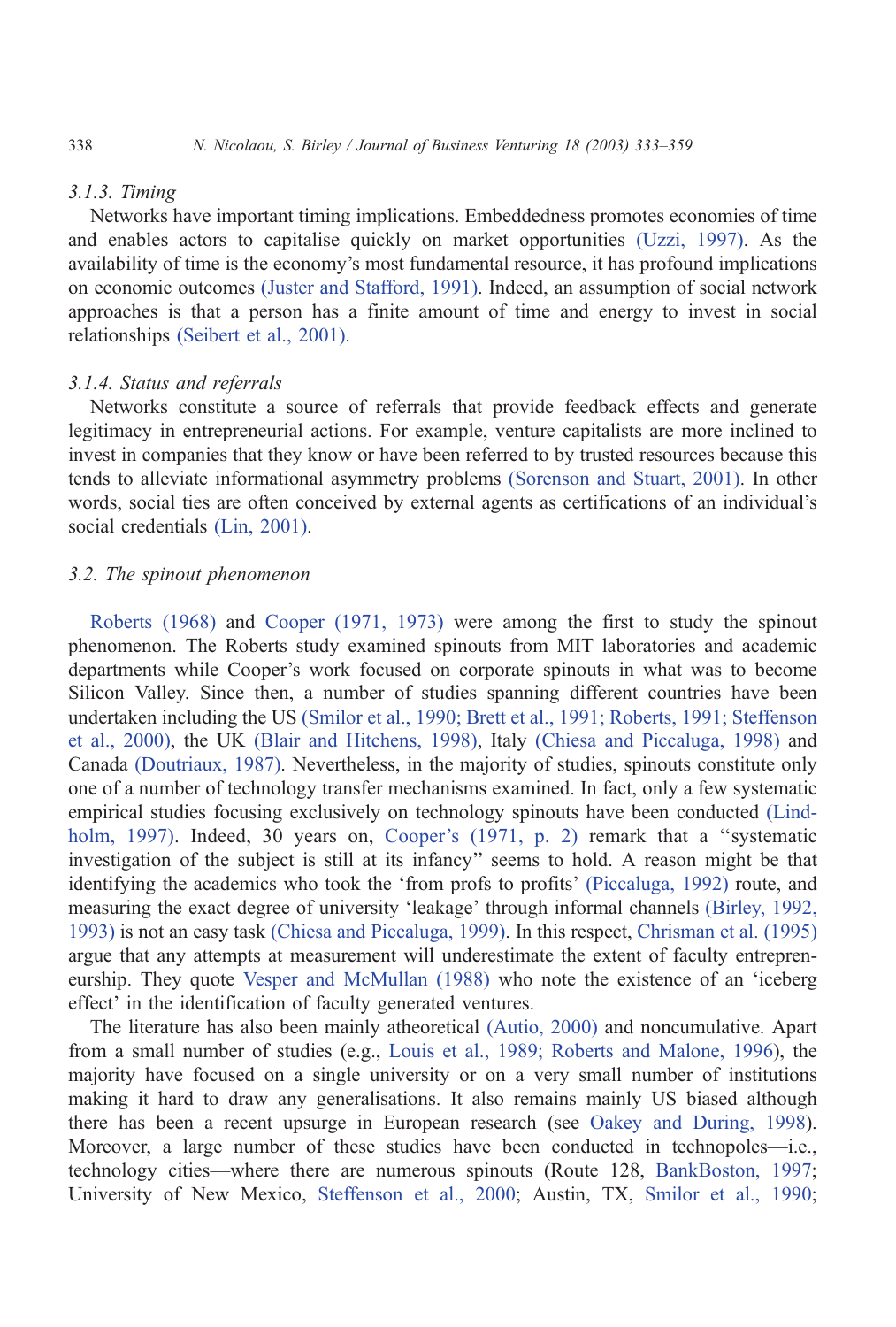Cambridge, [Wicksteed, 1985\)](#page-26-0) but where the prevalence of network externalities may considerably bias the results.

The majority of the limited literature has approached the spinout phenomenon from four dimensions. First, some have examined personal characteristics as a predictor of entrepreneurial activity [\(Louis et al., 1989; Roberts, 1991; Kassicieh et al., 1996\).](#page-23-0) In this respect, [Roberts \(1991, p. 341\)](#page-24-0) concluded that ''although the entrepreneur is more extroverted than his rather introverted technical colleagues, the high technology entrepreneur still emerges looking more like an inventor than any other unique role.'' Second, some have examined the effect of institutional structures and policies. At this level, factors affecting technology spinouts include the official university policy [\(Segal, 1986; Smilor et al., 1990; Roberts and Malone,](#page-24-0) 1996; Chiesa and Piccaluga, 1999; Bercovitz et al., 2001), the university reward system, which is usually based on the academic's publication record [\(Franklin et al., 2001; Howells et](#page-22-0) al., 1998), ideological conflicts between the traditional role of the university and entrepreneurial academic orientations [\(Bok, 1982; Stankiewicz, 1986; Samsom and Gurdon, 1993\)](#page-21-0) and issues involving intellectual property rights (IPR). Third, departmental norms have also been found influential in engineering technical entrepreneurship. In this respect, [Louis et al. \(1989\)](#page-23-0) argue that behavioural expectations are reinforced at the departmental rather than institutional level and find a relatively strong effect of local norms on individual behaviour. Fourth, a number of researchers have examined the importance of external influences, and especially those related to processes and institutions associated with national innovation systems [\(Nelson, 1993\)](#page-24-0) and their differential effects on spinout rates. For example, a significant stimulus in the generation of spinouts was the ending of the British Technology Group (BTG) monopoly in the UK and the implementation of the Bayh-Dole Act in the US [\(Hague and](#page-22-0) Oakley, 2000; Mowery et al., 2001; Nelson, 2001).

#### 4. A trichotomous categorisation of university spinouts

### 4.1. Defining a spinout

One of the issues that we face is that there is no universal definition of a university spinout. In this respect, [Smilor et al. \(1990\)](#page-25-0) defined spinout companies in two ways: (a) the founder was a faculty member, staff member, or student who left the university to start a company or who started a company while still affiliated with the university; (b) a technology or technology-based idea developed within the university. [Radosevich \(1995\)](#page-24-0) differentiated between inventor–entrepreneurs and surrogate–entrepreneurs. The former were laboratory employees who sought to commercialise their own inventions, while the latter were those who acquired the rights to commercialise the technology from the university. [Roberts and](#page-24-0) Malone (1996) identify four principal parties involved in the spinout process: the technology originator, the entrepreneur, the R&D organisation and the venture investor. They argue that the interactions between these parties vary considerably and propose five different variations of the above. The first model assumes independence between the four principal groups while the second describes the situation involving an entrepreneurial technologist. The third model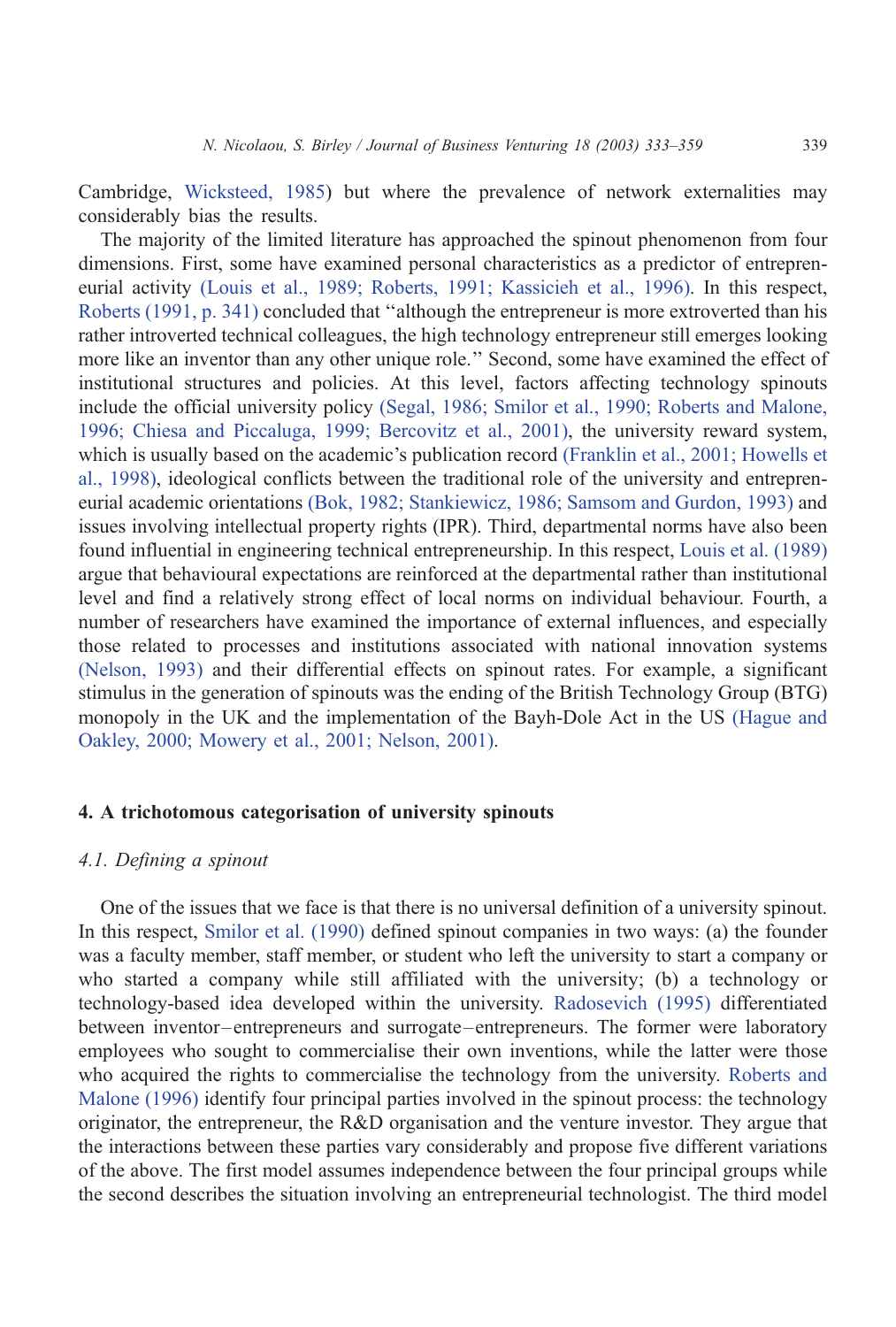involves both an entrepreneurial inventor and an internal venture capital fund. The fourth scenario involves an internal venture capital fund but distinguishes between the inventor and the entrepreneur, while the fifth model assumes the provision of venture capital by the entrepreneur. [Carayannis et al. \(1998\)](#page-21-0) investigated seven spinouts from US Federal R&D laboratories in New Mexico and Japanese government laboratories and universities. They argue that we should either define a spinout as a new company that is established by transferring its core technology, founders or other resources from a parent organisation, or limit the concept of a spinout to specific resource transfers, such as in the case of a technology spinout, a founder spinout or a venture capital spinout. In this respect, we provide the following definition, which is both encompassing and parsimonious. Spinouts<sup>3</sup> involve:

- 1. The transfer of a core technology from an academic institution into a new company.
- 2. The founding member(s) may include the inventor academic(s) who may or may not be currently affiliated with the academic institution.

#### 4.2. The spinout trichotomy

From the above, it is clear that there may be variations in the involvement of the key inventors. Indeed, we agree with the conclusions of [Miner et al. \(2001, p. 33\)](#page-23-0) who argue that ''rather than representing a single, undifferentiated outcome driven by a universal process, there may be distinct types of USBNVs [University Science Based New Ventures] and different processes or fields which give rise to them.'' With respect to the process, we focus on the network underpinnings of spinout structure. With respect to the nondistinctiveness of the spinout phenomenon, we propose the following trichotomous categorisation of university spinouts.

- (a) An orthodox spinout involves both the academic inventor(s) and the technology spinning out from the institution.
- (b) A *hybrid* spinout involves the technology spinning out and the academic(s) retaining his or her university position, but holding a directorship, membership of the scientific advisory board or other part time position within the company. The scenario involving some academics spinning out and some retaining their university affiliation is also subsumed under this category.
- (c) A technology spinout involves the technology spinning out but the academic maintaining no connection with the newly established firm. However, the possibility of the academic

<sup>&</sup>lt;sup>3</sup> Companies established by current or former members of a university which do not involve the commercialisation of intellectual property arising from academic research are not subsumed in the definition of a spinout. Indeed, [Hague and Oakley \(2000, pp. 5 and 7\)](#page-22-0) clearly differentiate between spinouts and start-ups. The latter ''may be set up by current or former students and members of staff, drawing on knowledge and expertise (usually not research) in all areas and on innate or acquired entrepreneurial skills... Founders of start-ups establish their companies to exploit expertise and knowledge gained during their careers and not, in contrast to spinoffs, from specific research projects.''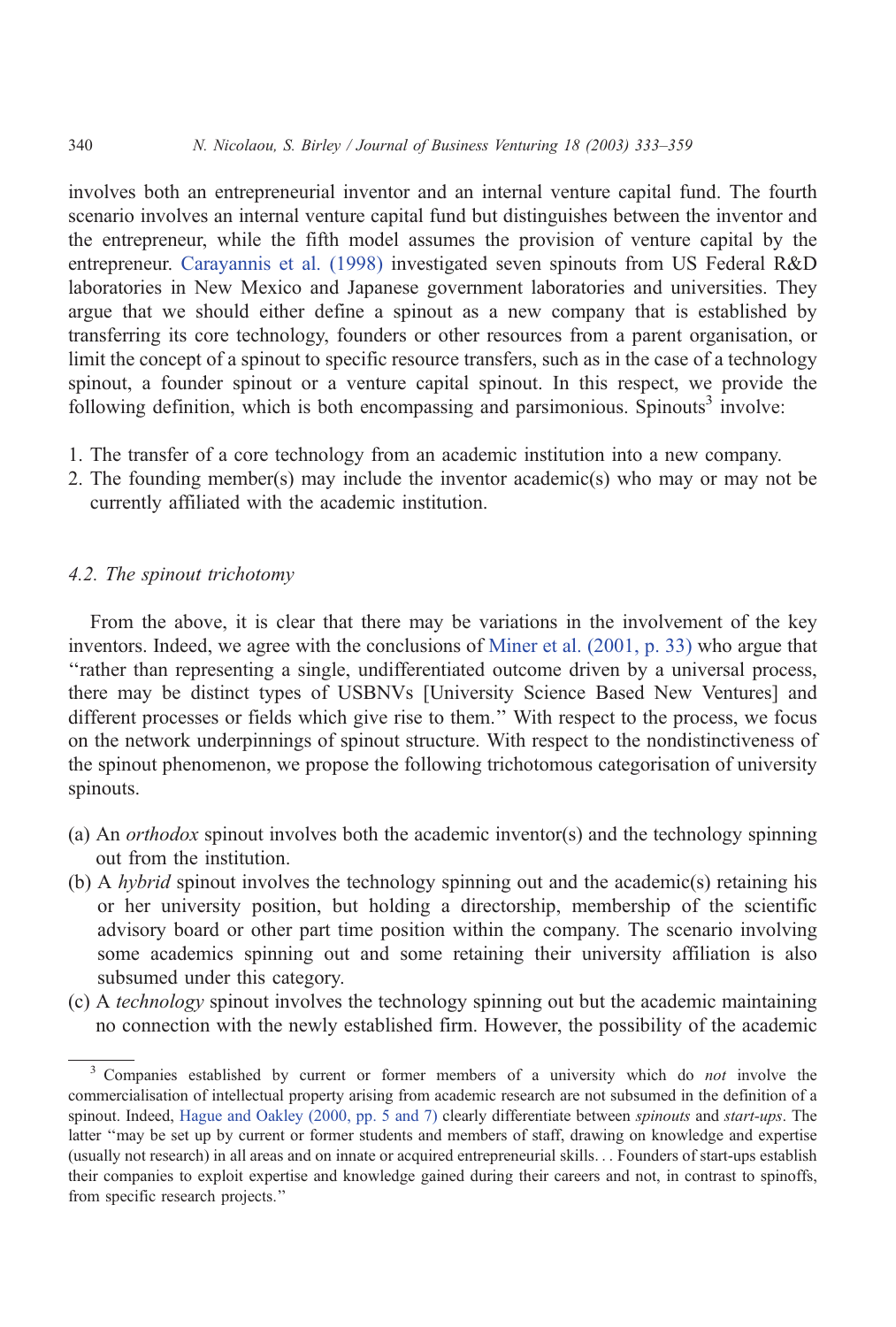having equity in the company and/or offering advice on a consultancy basis is not discounted.

This trichotomous categorization is important for the following reasons:

- From a typological perspective, it portrays the different modes of opportunity exploitation. As a result, we expect to observe distinct network patterns and structures underlying the university spinout trichotomy.
- It describes the academic's operational role in the newly established company and portrays the extent of the relationship between the university and the spinout. For example, academics involved in hybrid spinouts may not only constitute role models and act as a source of advice to other academics wishing to spin out, but may also exhibit a higher propensity of becoming habitual spinout entrepreneurs [\(MacMillan, 1986; Birley and](#page-23-0) Westhead, 1993; Alsos and Kolvereid, 1998; Rosa, 1998; Westhead and Wright, 1998; Wright et al., 1998).
- We believe that different types of spinouts may be associated with different growth trajectories and different evolutionary patterns. In this respect, [Doutriaux \(1987\)](#page-22-0) found a growth differential between firms maintaining university links and those, which were completely independent. He argues that manufacturing firms completely 'independent' from the university grew faster. Similarly, [Olofson and Wahlbin \(1984\),](#page-24-0) in their study of Linkoping University, found that the firms with the highest growth rates were the ones involving academics who left the university. This could be because the direct involvement of the inventor increases the effectiveness of technology transfer [\(Roberts and Hauptman,](#page-24-0) 1986); it thus ensures a speedier route to the market. However, it jeopardises the maintenance of a long-term research relationship with the university that could ensure a flow of future development knowledge. This flow of development knowledge could be a source of technological advantage for hybrid and technology spinouts and may give rise to continuous innovation and more frequent product updates. Increased innovation may give rise to a more diversified range of products, which may in turn diversify the commercial span of the spinout. Moreover, the different types of spinouts may have different implications on the rates of entry of new technology-based firms in an industry.

## 5. A model for a network theory of spinout structure

Building on the above, we now bring the network literature and the trichotomous categorisation together through the use of network concepts as the epicentre of the underlying mechanisms generating the different spinout structures. Our contention is that the academic's embeddedness in a network of exoinstitutional and endoinstitutional ties influences the type of spinout initiated. In other words, we aim to evaluate the impact of the network structure at the idea evolution stage on the type of spinout initiated. [Fig. 1](#page-9-0) is illustrative. It shows how endoinstitutional intradepartmental and interdepartmental net-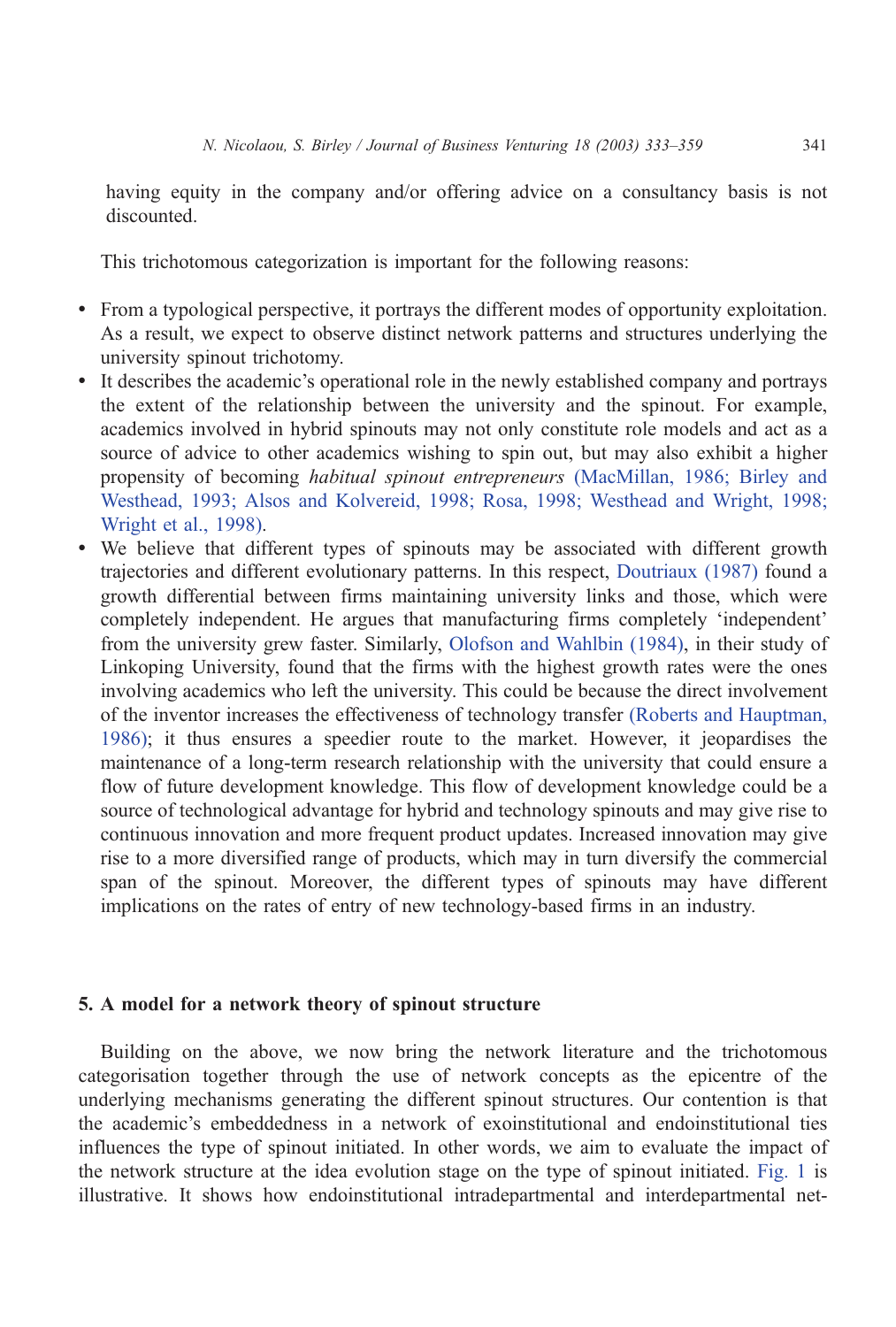<span id="page-9-0"></span>

Fig. 1. The impact of the network structure at the idea evolution stage.

works, exoinstitutional networks, the technology transfer office and the presence of the surrogate entrepreneur feed in at the idea evolution stage and generate different types of spinouts.

## 5.1. Theoretical boundaries

Before investigating these issues in detail, we apply the following boundary delineation criteria in selecting the independent constructs. First, constructs should be the most relevant in explaining the spinout trichotomy and fall within the theoretical boundary [\(Dubin, 1969\)](#page-22-0) specified by the network literature. Second, constructs should have received sufficient empirical and theoretical support in the literature and should be conceptually distinct from each other [\(Gnyawali and Madhavan, 2001\).](#page-22-0) Third, we focus attention on egocentric network measures in order to make the model more amenable to empirical testing. Egocentric network analysis involves data gathered for the set of ties surrounding sampled individual units [\(Marsden, 1990\).](#page-23-0) The advantage of ego network analysis ''lies in its capacity for including information on an actor's relations across a wide range of social settings'' [\(Gabbay and Zuckerman, 1998, p. 201\).](#page-22-0) On the other hand, complete network analysis utilises sociocentric data which requires ''information among all the relevant actors in a relatively bounded social group'' [\(Gabbay and Zuckerman, 1998, p. 201\).](#page-22-0) Indeed, most of the rhetoric surrounding network analysis is grounded on complete networks [\(Scott,](#page-24-0) 1991; Wasserman and Galaskiewicz, 1994; Degenne and Forse, 1999), as ''complete enumeration of a closed population is essential for [these] analytical techniques'' [\(Marsden,](#page-23-0) 1990, p. 438). However, sociometric data miss the social relationships that cross local boundaries [\(Gabbay and Zuckerman, 1998\).](#page-22-0) Fourth, we attempt to be sensitive to the competing virtues of comprehensiveness and parsimony [\(Whetten, 1989\).](#page-26-0) Comprehensiveness refers to the inclusion of all relevant factors, while parsimony refers to the deletion of factors that contribute marginally to our understanding of spinout structure. In other words, ''constructs must... sufficiently, although parsimoniously, tap the domain of the phenomenon in question'' [\(Bacharach, 1989, p. 506\).](#page-21-0)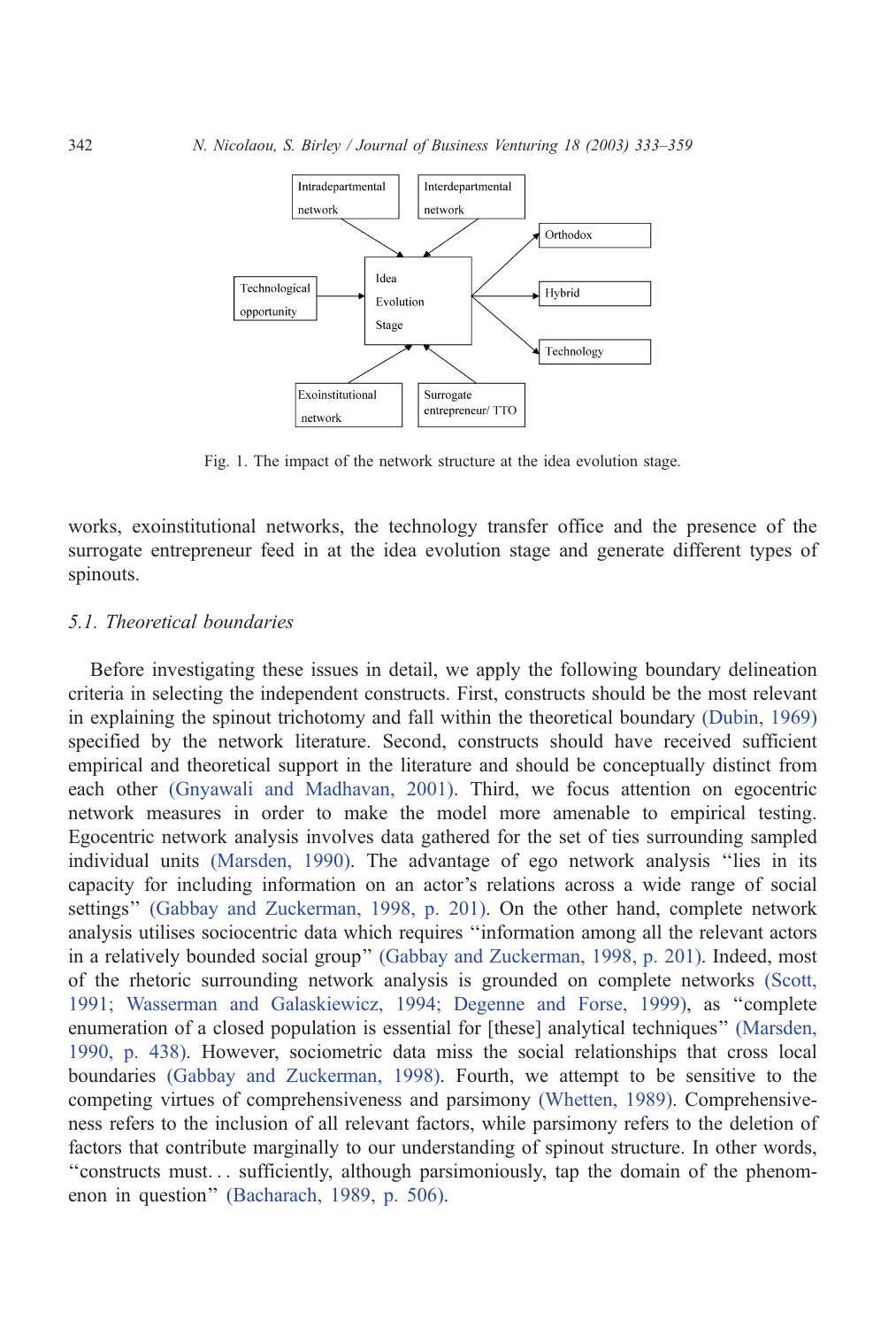#### 5.2. Contrasting perspectives on networks as social capital

Although most scholars agree on a social capital metaphor that confers distinct advantages, disagreements arise when the metaphor is made specific as to which medium gives rise to these benefits. For example, in what constitutes the first approach to the conceptualisation of social capital, [Granovetter \(1973, 1974\)](#page-22-0) advocates the significance of weak ties in yielding valuable knowledge, information and resources. Weak ties are a good port of access [\(Ibarra,](#page-23-0) 1993) and require less effort to maintain [\(Granovetter, 1982\).](#page-22-0) Granovetter argues that a strong tie cannot be a bridge to new and dissimilar information and that all bridges are weak ties. He cautions, however, that a weak tie does not automatically constitute a bridge. [Krackhardt](#page-23-0) (1992), on the other hand, attempts to revalue the importance of strong ties. He argues that ''strong ties constitute a base of trust that can reduce resistance and provide comfort in the face of uncertainty... change is the product of *philos*" (pp. 218, 238). Moreover, [Rowley et](#page-24-0) al. (2000) argue that, in the literature, strong ties are associated with two primary advantages. First, strong ties provide quality information and tacit knowledge. Second, strong ties serve as a trust-based governance mechanism.

[Burt \(1992\),](#page-21-0) however, argues that it is not so much the strength or weakness of a tie that is important but rather the structural hole that it spans. Whether a relationship is strong or weak is irrelevant; information benefits are generated when we have a bridge over a structural hole. He defines a structural hole as a relationship of nonredundancy between two contacts. Contacts are redundant if they are connected in some way and so provide network benefits that are overlapping rather than additive. Tie weakness is a correlate and not a cause of information benefits; the causal agent is whether it is nonredundant [\(Burt, 1992\).](#page-21-0)

The table below attempts to portray the natural distribution of relationships by crosstabulating ties by strength and location in social structure [\(Burt, 1992\).](#page-21-0) Tie strength is divided into strong and weak ties while location is categorised into redundant ties to people within your cluster versus nonredundant ties to people beyond your cluster. Information benefits differ between the columns of the table and are greater through nonredundant contacts. Burt argues that the weak tie argument is about the second column of the table. ''It predicts that nonredundant ties, the bridges that provide information benefits, are more likely weak than strong'' [\(Burt, 1992, p. 29\).](#page-21-0) However, [Granovetter \(1973\)](#page-22-0) ignores the rare cell in Table 1, despite information benefits being capable of travelling over all bridges, weak or strong.

Table 1 Strength of ties and location in social structure

| Strength   | Location in social structure |                                 | Total |
|------------|------------------------------|---------------------------------|-------|
|            | Redundant tie within cluster | Nonredundant tie beyond cluster |       |
| Weak tie   | Many                         | Some                            | More  |
| Strong tie | Some                         | Rare                            | Less  |
| Total      | More                         | Less                            |       |

[Burt \(1992, p. 29\).](#page-21-0)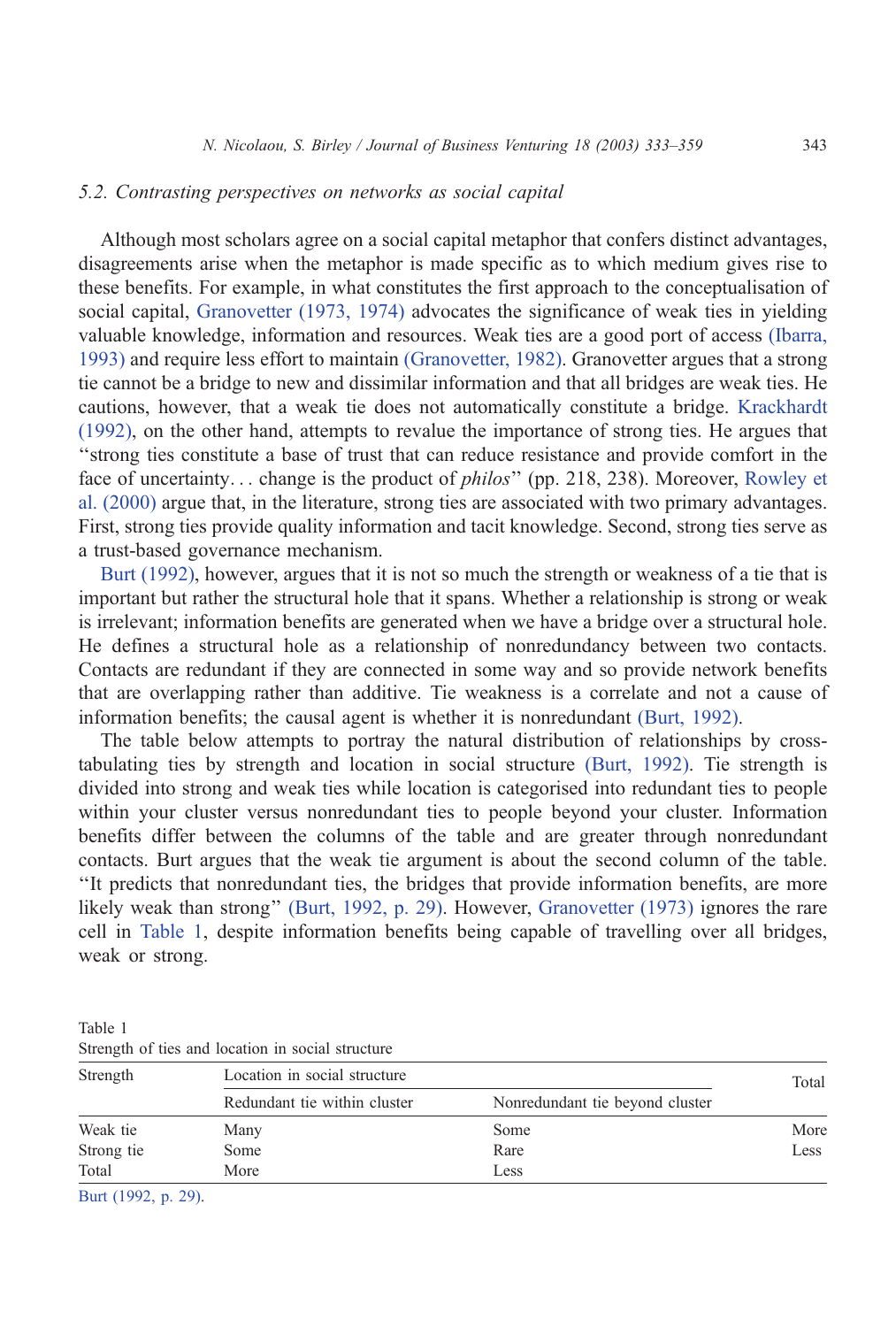Indeed, the structural holes that [Burt \(1992, 1997a\)](#page-21-0) advocates generate both information and control benefits. The latter give certain players an advantage in negotiating relationships as they act as the broker between otherwise disconnected players. The information benefits are access, timing and referrals.

[McEvily and Zaheer \(1999\)](#page-23-0) argue that a firm's embeddedness in a network of ties influences its acquisition of competitive capabilities. Drawing from [Burt \(1992\),](#page-21-0) [Gran](#page-22-0)ovetter (1973) and [Friedkin \(1980\),](#page-22-0) they define bridging ties as those that link a focal firm to contacts in economic, professional, and social circles. However, their conception of bridging ties differs from Granovetter and Burt in two ways. Unlike Granovetter who assumes that all bridges are weak ties they maintain, in agreement with Burt, that bridges are not always weak ties. In contrast to Burt, who argues that a bridge is a chasm spanned and the chasm itself, they argue that the ''structural hole (chasm) presents information opportunities, but the bridging tie (span) is how an actor exploits these opportunities to realize certain benefits'' [\(McEvily and Zaheer, 1999, p. 1137\).](#page-23-0) They conceptualise bridging ties as embodied in three elements: nonredundancy (structural holes), infrequency of interaction (weak ties) and geographic dispersion. The latter is a proxy for face-to-face interaction. They view these concepts as complementary as each ''captures in a different way the potential for bridging ties'' (p. 1137). Nonredundancy, infrequency of interaction and geographic dispersion refer to the structural configuration, tie strength and spatial location of contacts, respectively. Their results indicate a positive relationship between nonredundancy and the acquisition of competitive capabilities. However, their hypothesis of a positive relationship between infrequency of interaction and competitive capabilities is not supported.

The antithetical argument to Burt's structural hole proposition rests within [Coleman's](#page-21-0) (1988, 1990) social closure argument. Coleman advocates a different type of structural embeddedness in relation to social capital, which in operational terms implies a closed or densely connected network. Closure promotes trust and facilitates cooperation and conveys a ''set of effective sanctions that can monitor and guide behaviour;...[it] is important not only for the existence of effective norms but also for... the trustworthiness of social structures that allows the proliferation of obligations and expectations'' [\(Coleman, 1988, p.](#page-21-0) S107). In fact, one could argue that the prolegomenon of the closure argument rests within the 'boundary spanning' literature, which emphasised the stress experienced by the boundary spanner and the frequent role conflicts that arose [\(Whyte, 1949; Kahn et al.,](#page-26-0) 1964; Spekman, 1979). Similarly, albeit from a different (i.e., class) perspective, [Bourdieu](#page-21-0) (1986) argues that repeated exchanges within a dominant group reinforced and reaffirmed its social capital and preserved the group's dominant position. Recently, [Ahuja \(2000\)](#page-20-0) found that the benefits of increasing trust, improving collaboration routines and reducing opportunism provided by a densely connected network increased the firm's innovation output.

A number of studies have lately attempted to reconcile the two different sources of social capital. Such an approach essentially implies that Burt's structural holes hypothesis and Coleman's social closure theory hold in different contingencies. Indeed, [Burt \(2000a\)](#page-21-0) acknowledges five contingency factors that affect the performance association with social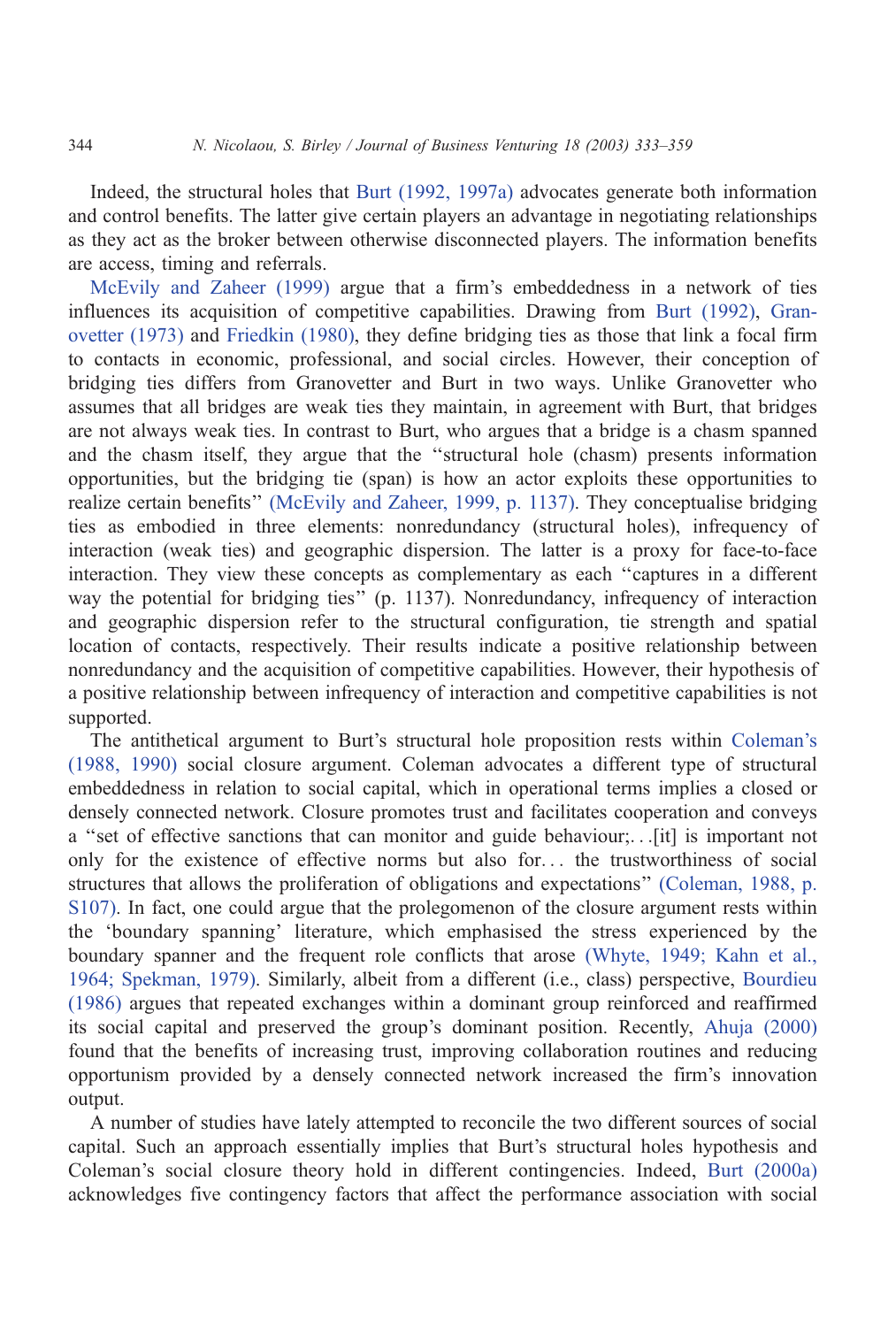capital: personality and culture, network content, number of peers and task uncertainty, network structure within and beyond groups, and borrowed social capital. For example, [Gabbay and Zuckerman \(1998\)](#page-22-0) argue that the network effects are contingent on whether the task is basic research or product development, while [Walker et al. \(1997\)](#page-26-0) argue that structural hole theory may apply more to networks of market transactions than to networks of cooperative relationships. [Podolny and Baron \(1997\)](#page-24-0) examine how social networks in the workplace affect intraorganisational mobility. They disaggregate social ties into five specific ties and show that Burt's predictions apply only to a restricted class of network contacts. ''Given our finding that the effects of structural holes on promotion are positive for ties that convey resources and information and negative for ties that transmit identity and expectations, the standard practice in network research of aggregating disparate kinds of ties when relating network structure to mobility seems ill-conceived.... In supplementary research, we adopted Burt's approach and calculated aggregate measures of network size and structure. There was no net effect of overall network size or structure on mobility'' (p. 689).

Indeed, as [Ahuja \(2000\)](#page-20-0) argues, the debate about the appropriate form of social structure may be comprehensively enlightened by recourse to an established doctrine of organisation design: that the optimal structural design is contingent on the actions that the structure aims to facilitate [\(Lawrence and Lorsch, 1967\).](#page-23-0) In other words, specifying the advantage sought from a social structure is likely to be vital in identifying the form of social structure that is most likely to be facilitative [\(Ahuja, 2000\).](#page-20-0)

### 5.3. Academic business discussion and social support networks

Consequently, we do not pursue the orthodox approach of aggregating different kinds of ties. In this respect, content as a contingency factor examines how the value of social capital varies with different kinds of relationships [\(Burt, 2000a\).](#page-21-0) It may thus be argued that all structural holes are not of the same colour; some are 'white holes,' while others are 'black holes' [\(Podolny and Baron, 1997\).](#page-24-0) In our particular context, we differentiate between business discussion and social support networks in the academic's exoinstitutional network structure.

The general distinction between instrumental and expressive relationships has been quite prominent in the network literature [\(Tichy et al., 1979; Fombrun, 1982; Ibarra, 1993\).](#page-25-0) Indeed, ''the aggregate network can be viewed as an overlapping set of networks of different transactional content. The only conceptually meaningful strategy of analysis is to distinguish each network by its content, [and] analyse it separately'' [\(Fombrun, 1982, p.](#page-22-0) 280). However, and although the distinction had been made quite early on, it was not until [Podolny and Baron's \(1997\)](#page-24-0) work that serious questions linking network content and the structure of social capital were asked. Indeed, as [Burt \(1997b, p. 357\)](#page-21-0) argued, ''network content is rarely a variable in the studies—analysts agree that informal coordination through interpersonal networks is important as a form of social capital, but their eyes go shifty like a cornered ferret if you push past the network metaphor for details about how specific kinds of relations matter.'' In their study, [Podolny and Baron \(1997\)](#page-24-0) distinguished among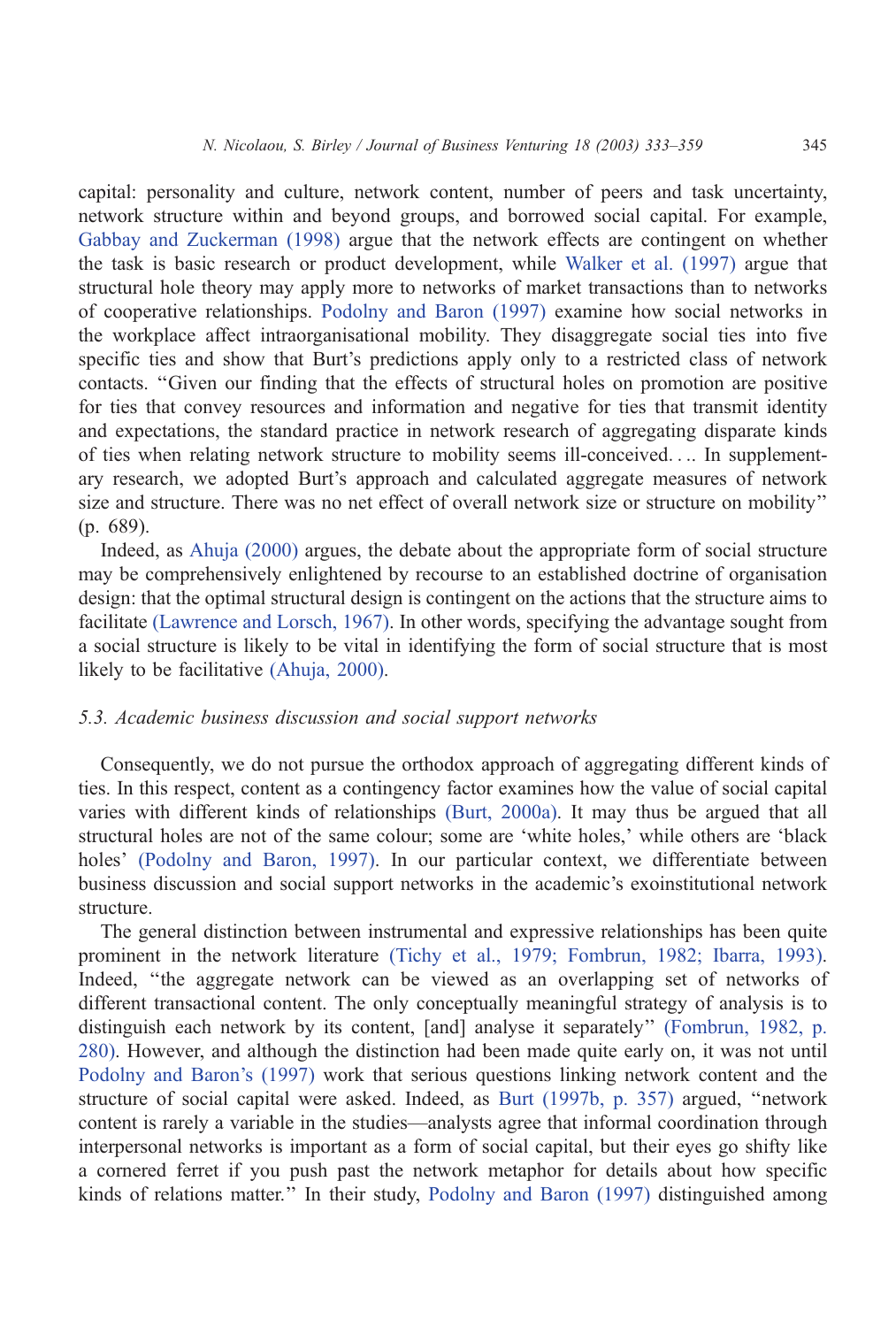five types of ties, including task advice and social support contacts in their analysis of intraorganisational mobility in the workplace. $4$ 

We believe that benefits of nonredundancy in exoinstitutional business discussion networks will stimulate the academic to act more entrepreneurially. The four benefits of opportunity enhancement, access to resources, timing and referrals accrue to the inventor academic:

- (a) He is in an advantageous position to better identify market niches and may adapt his invention accordingly. [Shane \(2000\),](#page-25-0) for example, conducted eight case studies of entrepreneurs who exploit a single MIT invention and showed how differences in prior information influence who discovers entrepreneurial opportunities to exploit the new technologies.
- (b) A nonredundant network can provide the academic inventor with access to information he could not otherwise obtain and often constitutes the linking knot between seemingly unrelated resources. Indeed, one of the technology entrepreneurs in [Nohria's \(1992, p.](#page-24-0) 243) study argues that ''a high-technology venture is like a jigsaw puzzle. Each of the pieces is unique and must fit together perfectly if you want the venture to be a success. So the chase in which everybody is involved—be it the entrepreneur, the venture capitalist, the management candidate or whoever else is in the game—is the search for those perfect 'matches' that will help put the puzzle together.'' For example, [Smilor et](#page-25-0) al. (1989) developed the conceptual framework of a technology wheel to describe the process of high technology development in Austin, TX. Although they emphasised the importance of each of seven segments of the wheel, they argued that the most critical factor was the ability to link and network the segments in a synergistic way. [Allen](#page-20-0) (1970) found high performing engineers in R&D laboratories to have a larger range of contacts not only within their area but also outside their specific field. [Harmon et al.](#page-22-0) (1997) studied the transfer process of 23 technologies at the University of Minnesota over a 10-year period. They suggest that technology transfers occur principally through established relationships between inventors and their corporate contacts. Similarly, [Khavul et al. \(1998\)](#page-23-0) examined high-tech entrepreneurial ventures in Israel and found a high reliance on informal networks for the transfer of institutional information. [Mustar](#page-24-0) (1997, p. 38) emphasised the significance of the network phenomenon in his examination of French spinouts, ''The driving force behind the creation of a high-tech

<sup>4</sup> We make two cautionary remarks about content distinctions in network research. First, some ties fall in more than one category. For example, some network relationships are both instrumental and expressive [\(Ibarra, 1993\),](#page-23-0) for example, a mentor-protégé relationship [\(Kram, 1988\).](#page-23-0) Nevertheless, the literature found limited overlap in contacts elicited [\(Burt, 1997b, 2000c\);](#page-21-0) [Burt \(1997b\),](#page-21-0) for example, asked nine name generating questions about different contacts, but found relatively small joint probabilities for each pair of name generators. A second caution about content as a contingency factor is that ''two kinds of connection are substantively similar in a person's mind to the extent that the two kinds of connection occur together in the same relationships. If your friends are all people with whom you work, for example, you will have trouble deciding where work ends and friendship begins'' [\(Burt, 2000c, p. 135\).](#page-21-0) In this respect, the premise in network analysis is that behavioural distinctions precede cognitive distinctions [\(Burt, 2000a\).](#page-21-0)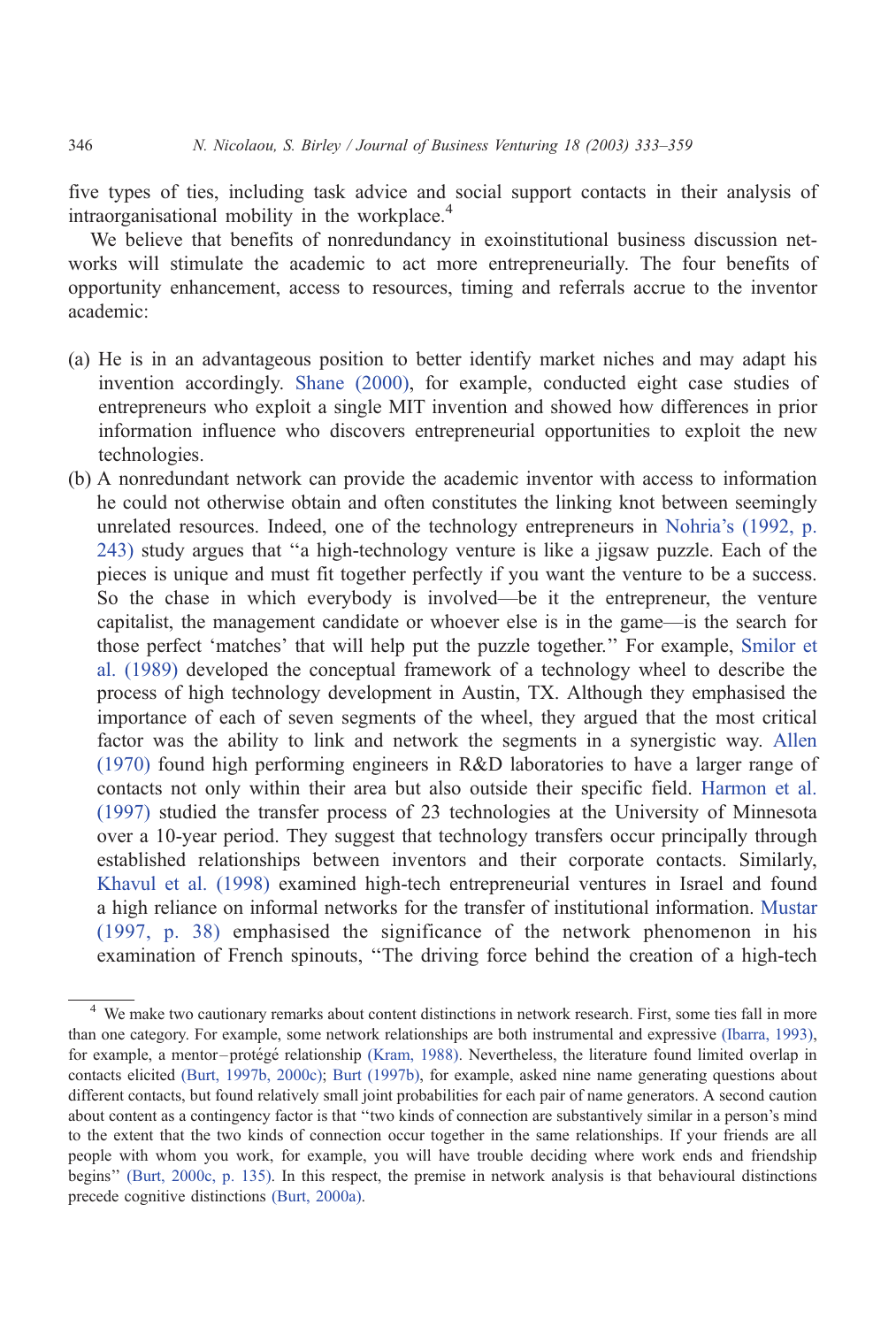enterprise comes from the network.... Researchers who create their own businesses have little in common with the heroic and solitary Schumpeterian entrepreneur. Researcher entrepreneurs can do nothing alone. To succeed they need to be integrated into networks allowing interaction between a wide variety of actors.''

- (c) The academic obtains the information early, which is of protagonistic importance in R&D. This is significantly magnified by the importance of timing in patenting.
- (d) Through referrals, the academic's interests are represented in a positive light at the right places. For example, venture capitalists and business angels are more inclined to invest in spinouts that they know or have been referred to by trusted resources as this tends to alleviate informational asymmetry problems. In this respect, [Shane and Stuart](#page-25-0) (2002) examined the life histories of 134 firms founded to exploit MIT-assigned inventions and found that the presence of direct and indirect ties to venture investors before the creation of the firm increased the likelihood of a firm attracting venture capital backing and significantly decreased the hazard of mortality. Similarly, [Shane](#page-25-0) and Cable (2002) used a multiple methodology to show that social ties influenced the chances of a spinout being funded, by reducing the information asymmetry between entrepreneurs and potential investors. The first stage of the study comprised of unstructured interviews with 106 individuals involved in 50 MIT spinouts. In all spinouts examined, the minimum informant set included the founder and the lead investor. The following quote, from a biotechnology entrepreneur exemplifies the importance of social ties in the investment decision. ''One of the most important lessons that I learned in that process is how limiting it is when you try to obtain VC financing without the right contacts.'' Similarly, an investor argued that ''it would be fair to say that if I had not known [entrepreneur W] and had him work for me prior to coming to me with this business plan, I never would have invested in this business.'' The results were confirmed by a survey of seed stage venture capitalists and business angels, which emphasised the role of reputation and the use of social networks in gathering information about the venture team.

Concerning exoinstitutional social support networks, we believe that the presence of structural holes in these networks, which are more akin to 'black holes' as far as spinout orthodoxy is concerned, will not generate enough emotional closeness, support and encouragement to induce an academic to follow the orthodox route. In this respect, [Lin](#page-23-0) (2001) argues that if the outcome of interest is to preserve or maintain resources (i.e., expressive as opposed to instrumental actions) then denser networks provide a relative advantage. Indeed, the argument about how closure is linked to support ultimately relates to [Durkheim's \(1897/1952\)](#page-22-0) contention that social integration promotes mental health [\(Walker](#page-25-0) et al., 1993). In this respect, albeit in a different context, [Pescosolido and Georgianna](#page-24-0) (1989) found that densely knit networks provided greater support than disintegrated networks. [Monge and Contractor \(2000\)](#page-23-0) quote [Cummings \(1997\)](#page-21-0) who found that individuals receiving greater social support from their network had a higher propensity for generating radical innovation. Academics face an enormous challenge in leaving their ivory tower [\(Bok, 1982\)](#page-21-0) and becoming actively involved in the spinout through the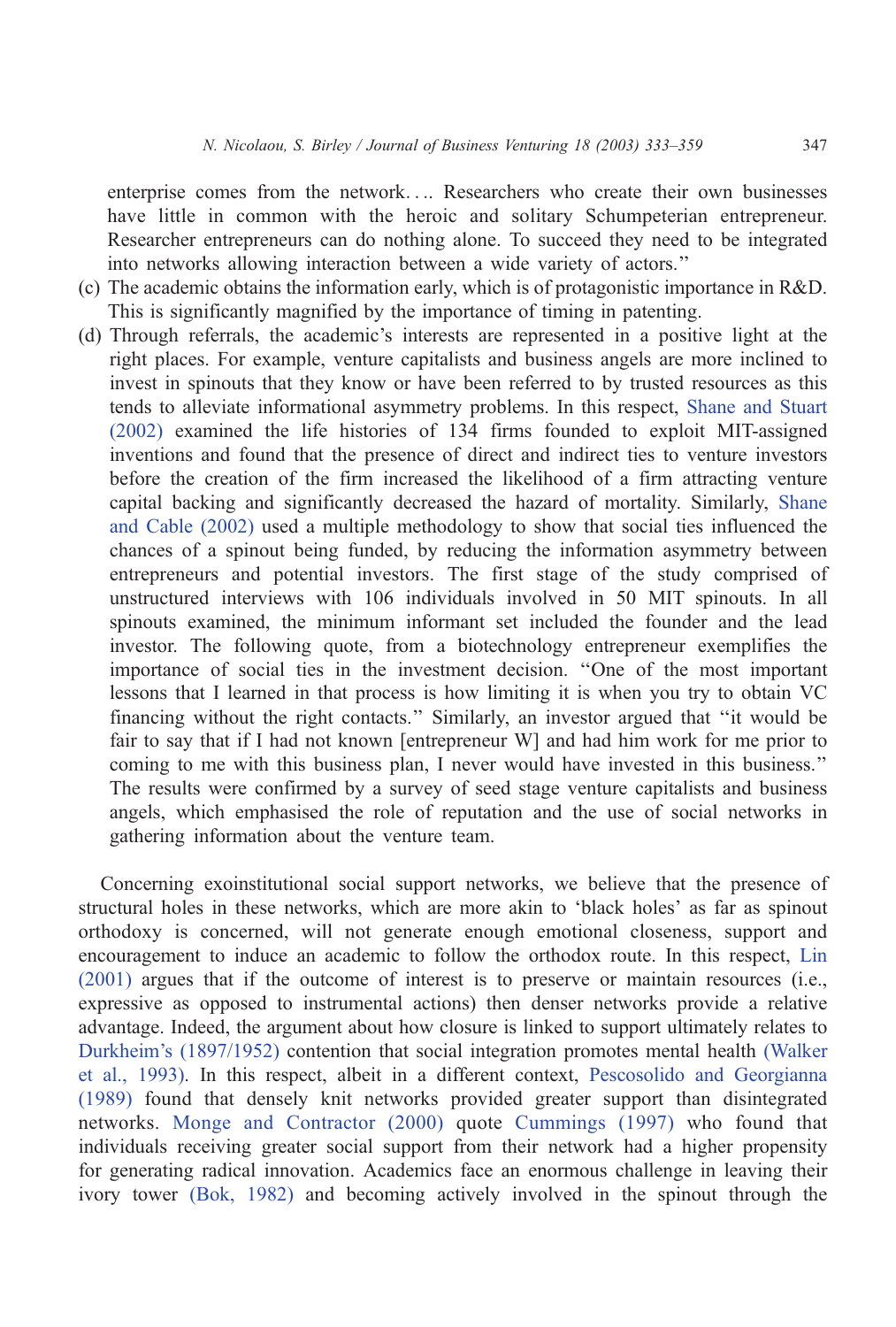orthodox route. Therefore, it is the closure argument that enhances spinout orthodoxy in this type of network.

# 5.4. Spinout process

We now link the benefits of social capital to the spinout process in an attempt, not only to exemplify the importance of networks, but also to shed some light in this direction. The spinout process, which constitutes the actual series of events that take place in technology transfer via the spinout route, has baffled researchers and has been something of a black box. We draw from [Roberts and Malone \(1996\)](#page-24-0) and focus our attention on four stages: disclosure, evaluation, product development and business development stage. First, at the disclosure stage, the benefits of nonredundancy and closure will induce an inventor not merely to disclose the invention but also to indicate an attractive interest of being directly involved in the spinout. At the evaluation stage, social capital may provide additional information about the assignment of IPRs and thus generate a more favourable equity split for the academic inventors. In most revenue splitting schemes, equity is divided between the inventor, the departmental unit and the university [\(Stevens and Bagby, 2001\).](#page-25-0) In reality, however, this constitutes a very stressful bargaining process for the inventors. At the product development stage, favourable social capital increases the likelihood of the academic demonstrating knowledge of the commercial feasibility of the invention. In addition, he is more likely to identify and choose between alternative commercialisation routes. Finally, at the business development stage, networks can facilitate the acquisition of venture capital backing. In this respect, [Shane and Cable \(2002\)](#page-25-0) showed that social ties influenced the chances of a spinout being funded by potential investors. Most significantly, the availability of venture capital backing is the largest contributor of a new venture undergoing an IPO [\(Shane and Stuart,](#page-25-0) 2002), while firms with prominent partners go to IPO faster and earn greater evaluations at IPO than firms that do not possess such connections [\(Stuart et al., 1999\).](#page-25-0)

The benefits of closure and structural holes in the respective networks analysed above alter the cost parameters necessary to create that value and hence encourage the entrepreneurial academic to pursue the orthodox route to commercialisation. This is because the decision to exploit an opportunity entails weighing the value of the opportunity against the costs to create that value and the costs to create value in alternative ways [\(Shane and Venkataraman, 2000\).](#page-25-0) Indeed, ''individuals... decide to exploit or not to exploit a potential opportunity by comparing the subjective returns to becoming an entrepreneur with the subjective returns of performing any alternative income-producing activity'' [\(Minnitti and Bygrave, 1999, p. 41\).](#page-23-0) Similar to [Eisenhauer](#page-22-0) (1995) and [Douglas and Shephard \(1999\),](#page-22-0) we view the decision to be involved in an orthodox spinout as a career choice. A favourable exoinstitutional network structure can provide a plethora of resources to make the academic feel positively supported to consider leaving the university environment to focus exclusively on the spinout. As an entrepreneurial venture entails various resource commitments made under conditions of uncertainty [\(Arrow, 1974\),](#page-21-0) a beneficial network structure is of prime importance in reducing the inherent uncertainty in establishing a new firm [\(McGrath, 2001\).](#page-23-0)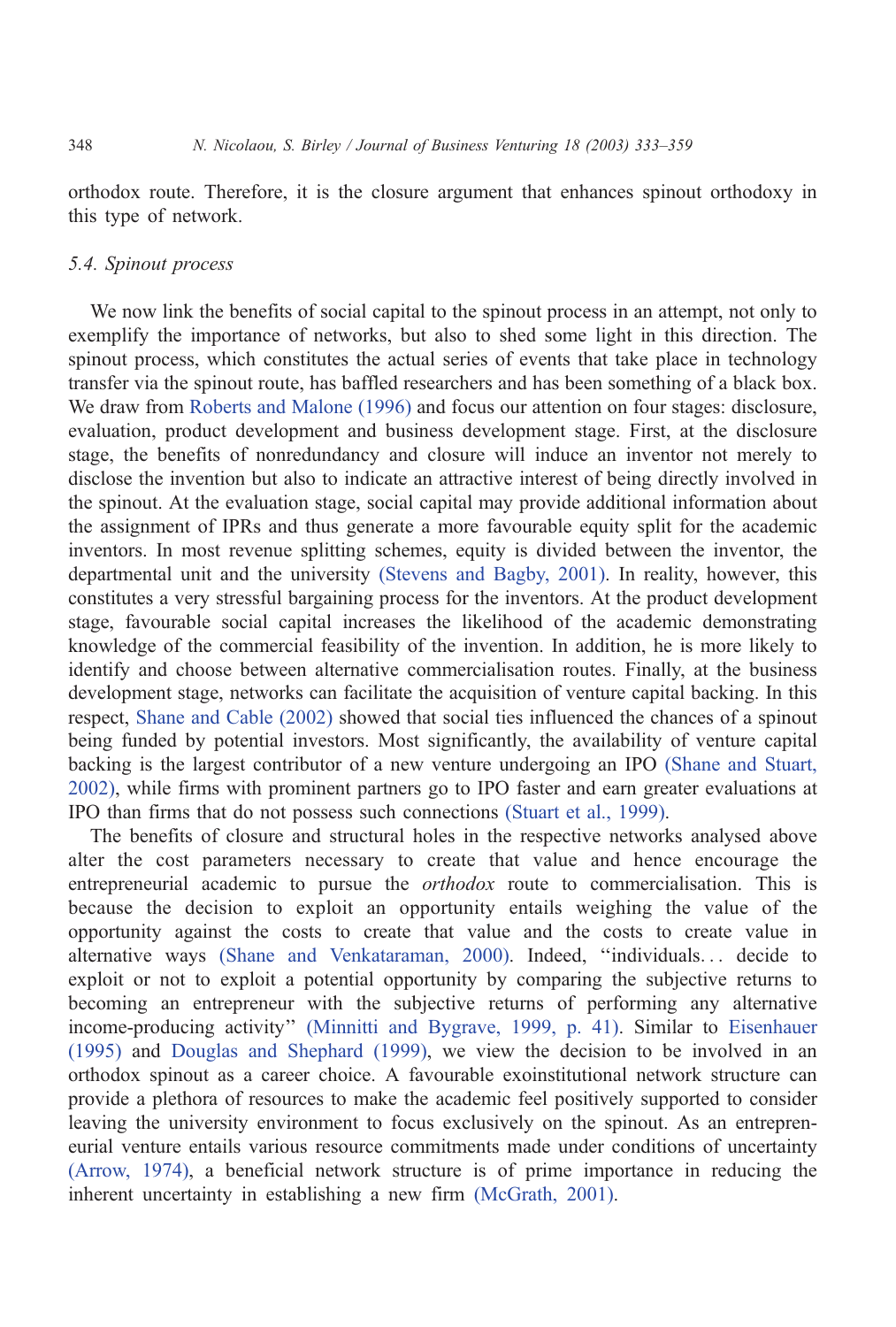Accordingly, we propose:

H1: The greater the number of nonredundant contacts in the academic's exoinstitutional business discussion network, the greater the propensity for an orthodox spinout.

H2: The lower the number of nonredundant contacts in the academic's exoinstitutional social support network, the greater the propensity for an orthodox spinout.

We believe that a single entrepreneurial technologist with no intra-institutional collaborative *research* ties is more likely to follow the orthodox route to commercialisation. The issue of IPRs is significant here as a single entrepreneurial inventor faces a less complicated and less strenuous procedure. In this respect, spinout initiation requires a strong intellectual property base on which to develop new products. In addition, a single entrepreneurial technologist encounters less informational asymmetries than a partnership does, and issues of trust and reliability are not applicable. As [Rappert and Webster \(1997, p. 116\)](#page-24-0) argue, ''the process of rendering scientific knowledge a commodity owned by just some and not others is not straightforward.''

On the other hand, if an invention is generated through collaborative research it is highly unlikely for all inventor –technologists to leave the university. Technological synergy involving a number of actors is unlikely to lead to spinout orthodoxy. In this scenario most inventors will retain their university position but hold directorships, memberships of the scientific advisory board or other positions within the company. This leads to a hybrid spinout. Consequently, we hypothesise the following with respect to the research network associated with the specific spinout project.

H3: The greater the size of an academic's endoinstitutional research network, the greater the propensity for a hybrid spinout.

H4: The lower the size of an academic's endoinstitutional research network, the greater the propensity for an orthodox spinout.

Interdepartmental collaboration complicates matters even further. First, IPRs issues become substantially more entangled. Second, departmental norms may differ endoinstitutionally. [Louis et al. \(1989\)](#page-23-0) found that local group norms were important in predicting active involvement in commercialisation. They argue that this may be due to self-selection, which produces behavioural consensus, and behavioural socialisation, where individuals are influenced by the behaviour of their immediate peers. Similarly, a study of spinouts from Canadian universities showed that the entrepreneur's faculty was more influential than the university and its technology transfer office [\(Doutriaux, 1991\).](#page-22-0) We hypothesise that interdepartmental diversity in the spinout-related research network is conducive to a hybrid spinout.

H5: The lower the interdepartmental diversity of an academic's research network, the greater the propensity for an orthodox spinout.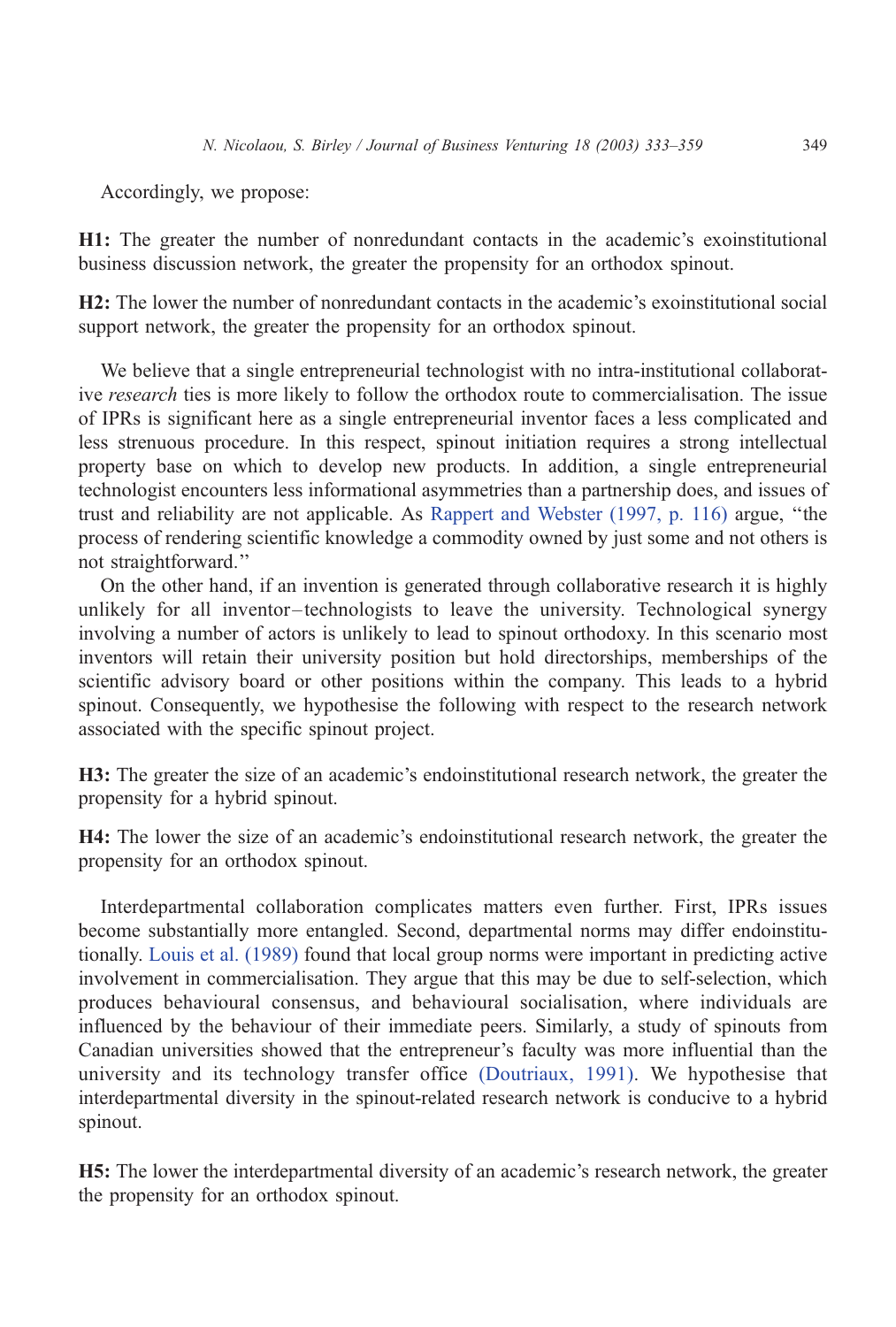H6: The greater the interdepartmental diversity of an academic's research network, the greater the propensity for a hybrid spinout.

The rights to commercialisation are sometimes acquired by a surrogate entrepreneur who then spins out the technology. [Radosevich \(1995\)](#page-24-0) outlines the advantages and disadvantages of the surrogate entrepreneur model versus the inventor entrepreneur model. Advantages include previous entrepreneurial experience and established professional networks, easier access to risk capital, and lower dependence upon the existence of a supportive infrastructure. Disadvantages include less commitment to and knowledge of the technology, and the lack of a relationship to the technology source to facilitate technology transfer. [Franklin et al. \(2001\)](#page-22-0) examined the attitudes of individuals at the academeindustry interface concerning the advantages and disadvantages of inventor and surrogate entrepreneurs in 57 UK universities. They found that previous commercial experience is the most important advantage of surrogate entrepreneurship but are in disagreement with [Radosevich \(1995\)](#page-24-0) with respect to the possible disadvantages. The most significant disadvantages they identified are different objectives to the university, different objectives to the academic–inventor and unreasonable equity requirements. Their study also found that the ten most successful universities in promoting spinouts are more predisposed to surrogate entrepreneurs than other universities.

Often the technology transfer office has a dual role in this respect. First, it may engineer interdepartmental technological synergy by promoting the combination of different technologies. Second, it may facilitate technology transfer, in the case of an academic disinterested in spinning out, by bringing in a manager to run the spinout company. However, the identification and enticement of suitable individuals to lead the ventures constitute the most significant barriers to the successful implementation of a surrogate entrepreneurship program [\(Franklin et al., 2001\).](#page-22-0)

We propose:

H7: The identification and attraction of a befitting surrogate entrepreneur increases, the propensity for a technology spinout.

## 6. Discussion and implications

We have presented a typological framework of the spinout phenomenon based around different modes of opportunity exploitation and have proposed the use of network concepts to guide our understanding of the underlying mechanisms generating the different spinout structures. Our contention remains that the academic's embeddedness in a network of ties influences the type of spinout initiated.

The model presented is directly amenable to empirical testing. In this respect, survey methodology is particularly suitable. The names of inventors involved in spinouts could be provided by the technology transfer offices of the universities; the inventors could then be approached directly. The study has a number of implications for research on university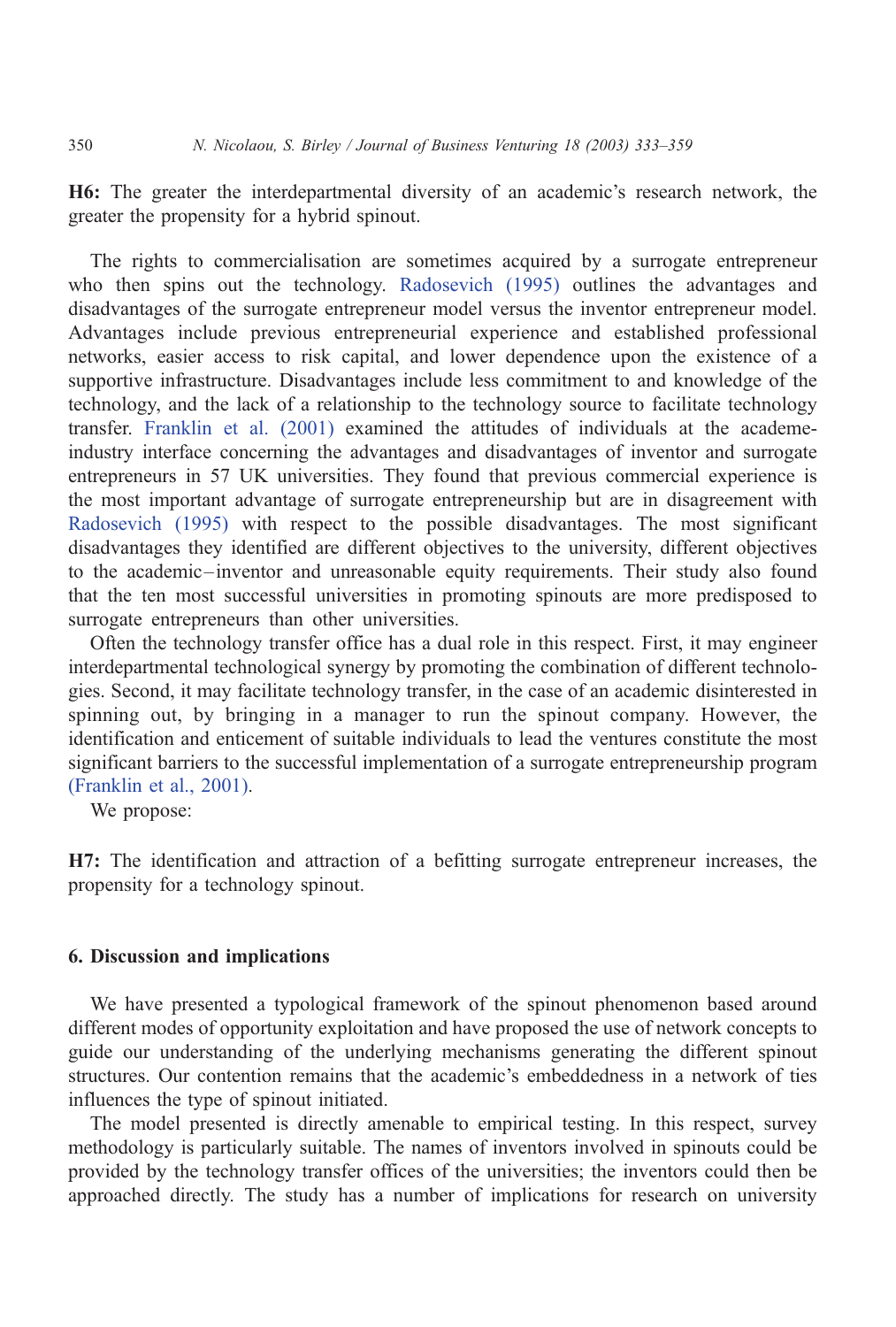spinouts and social networks. We first focus attention on the former and outline implications and promising areas for research.

#### 6.1. Implications/future research direction for spinouts

First, [Burt \(2000b, p. 2\)](#page-21-0) argues that there are ''substantively meaningful shades of grey between the extremes of entrepreneurs and not.'' The trichotomy has been an attempt to shed some light in this direction. Indeed, we encourage researchers to differentiate between types of entrepreneurial ventures if they are to determine the antecedents and consequences of new venture creation. The practice of aggregating entrepreneurial firms together seems illconceived.

Second, university–industry technology transfer may have considerable educational implications [\(Stephan and Everhart, 1998; Stephan, 2001\).](#page-25-0) In fact, there are various educational issues that arise from the trichotomy, as ''universities... are discrete structures, and find it very difficult to support multiple social goals simultaneously'' ([Argyres and](#page-20-0) Liebeskind, 1998, p. 452). For example, a prevalence of orthodox spinouts would essentially involve an exodus of academics from a university. This can severely impede scientific and technological progress if a number of top academics decide to leave the university to concentrate fully on their spinouts. The significance of this is magnified if we consider that most of the academics involved in spinouts are highly published scholars. Indeed, [Deback](#page-22-0)ere's (1999) analysis of Katholieke Universiteit Leuven Research and Development found that top academic performers were the top generators of spinout companies. Similarly, [Zucker](#page-26-0) et al. (1998) found, using data on California biotechnology, that scientific 'stars' collaborating with firms had substantially higher citation rates than pure academic 'stars.' On the other hand, involvement in a hybrid spinout will tend to divert academics away from students and the curriculum, and towards the quest for venture capital funding and commercialisation routes. From an educational perspective, technology spinouts may thus be the best way to capture the best of both worlds.

Third, the increased involvement of academics in hybrid and technology spinouts might promote the acceptance of the spinout phenomenon as a viable technology transfer route. In this respect, [Stankiewicz \(1986\)](#page-25-0) notes that academic institutions have particular ideologies, which exercise a strong influence on their members. This often manifests itself in a general discontent against any sign of business-related activity. Some researchers even use the Trojan Horse metaphor to describe the perceived reaction of colleagues to venturing attempts within their environment [\(Samsom and Gurdon, 1993\).](#page-24-0) [Bok \(1982\)](#page-21-0) cautions that the magnet of commercial success may corrupt and degenerate academic research, while [Rosenberg and](#page-24-0) Nelson (1994) argue that the division of labour between universities and industry should be respected. Universities, they argue, should not be drawn into an environment where decisions are made with respect to commercial criteria. Although [Lee \(1996\)](#page-23-0) found that US academics were more favourably disposed toward technology transfer in the 1990s than in the 1980s, the majority were still against start-up assistance or equity investment. In this respect, the presence in the university of an increased number of academics who have spun out companies may moderate anti-commercialisation feelings. Indeed, as [Schumpeter \(1934, p. 198\)](#page-24-0) argues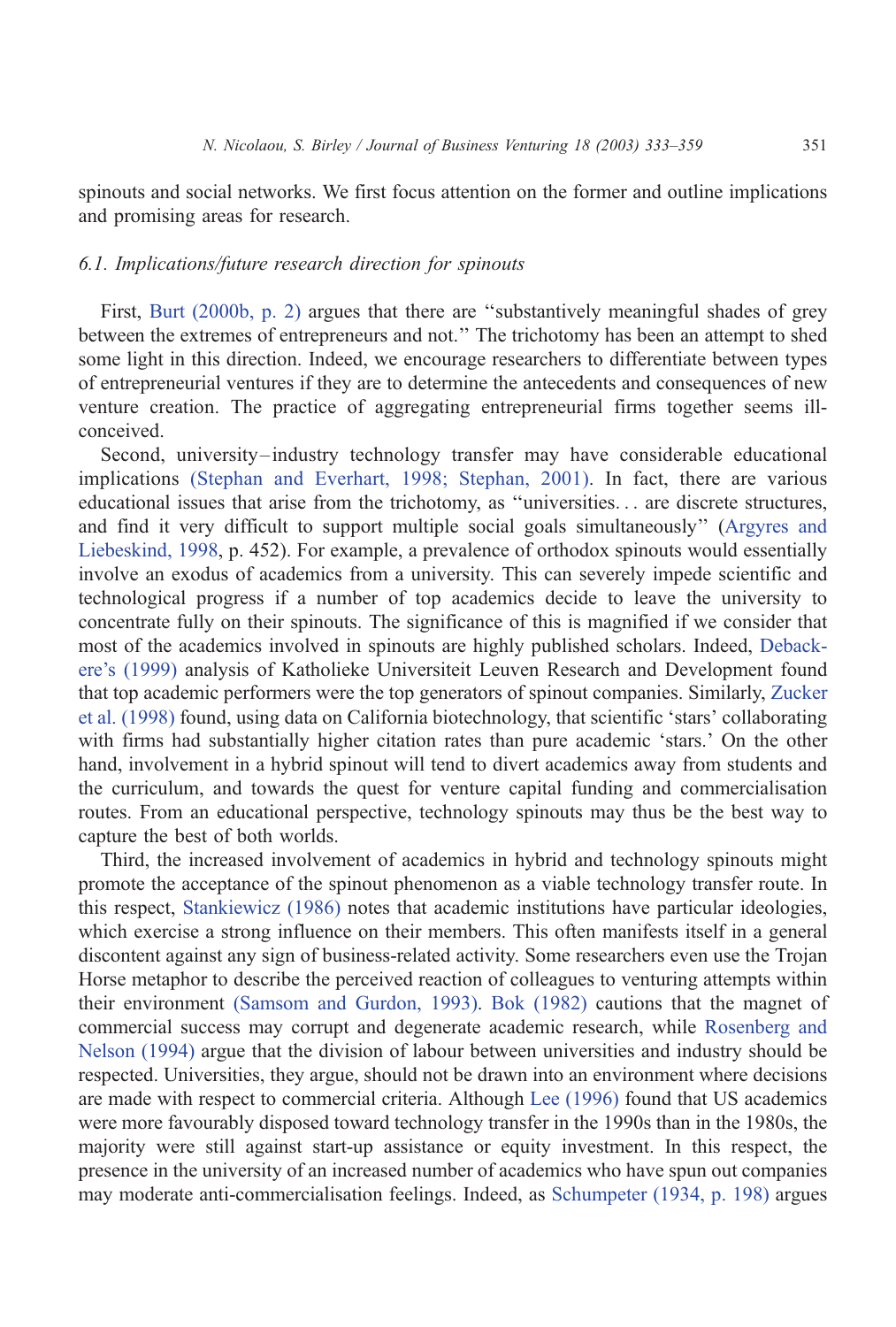''successes... draw an ever increasing number of people in their wake.'' Nevertheless, it may also give rise to tension between departments within a university which are 'successful' and 'unsuccessful' in technology transfer [\(Nelson, 2001\).](#page-24-0)

Fourth, the ongoing relationship at the academe–industry interface should be much more prominent in the case of a hybrid spinout. The hybrid spinout may absorb more college graduates and provide a larger number of research grants to the university. In addition, a number of researchers from the university may also be employed part-time in the spinout.

Fifth, the spinout typology may also have differential effects on profitability. On the one hand, no one has greater knowledge about the technology than the academic and this may significantly speed up the route to market. In addition, it enables the academic to concentrate his energy fully on the spinout. On the other hand, too much involvement of the academic in the day-to-day running of the company propagates a culture clash with unhealthy economic consequences for the spinout.

Sixth, we encourage more research on IPR issues. This constitutes a virgin area for entrepreneurship research. Considering its importance, the absence of studies examining IPR issues is puzzling [\(Autio, 2000\).](#page-21-0)

Finally, more process studies on spinouts are required. In this respect, we have linked the benefits of social capital to different stages in spinout formation in an attempt to shed some light in this direction. As in most areas in entrepreneurship research, longitudinal studies that follow the development of the spinout and the different trajectories pursued are greatly encouraged [\(Aldrich and Martinez, 2001\).](#page-20-0)

## 6.2. Implications/future research directions for networks

[Burt \(2002\)](#page-21-0) argues that ''although entrepreneurship is inherently an exercise in the social capital of structural holes, the topic remains virtually untouched by theory and empirical research on the network forms of social capital.'' One of our aims has been to partially bridge this structural hole that exists in the literature. Indeed, there exist a number of structural holes that researchers need to span. First, it would be interesting to study networks that may incur liabilities and have negative implications for the venturing process. Recent research has examined drawbacks of social networks [\(Hansen et al., 2000; Gabbay and Leenders, 1999;](#page-22-0) Adler and Kwon, 2000) but none so from an entrepreneurship perspective. Second, researchers need to develop a contingency-based approach for analysing the value of networks in entrepreneurship. In this respect, entrepreneurship scholars should devote greater attention to examining the boundary conditions of nonredundancy and closure in stimulating entrepreneurial activity. Moreover, we encourage more analysis on content distinctions in entrepreneurial networks. Third, further research could hypothesise specific benefits for opportunity recognition, access, timing and referrals that stem directly from the network structure of the academic inventor. Indeed, we echo [McEvily and Zaheer's \(1999, p. 1154\)](#page-23-0) remarks that ''the finer grained process through which network structure translates into the acquisition of competitive capabilities is an interesting and important area for future research.'' In this respect, [Seibert et al. \(2001\)](#page-25-0) found support for the role of access to information, resources and career sponsorship as mediators in their study of the relationship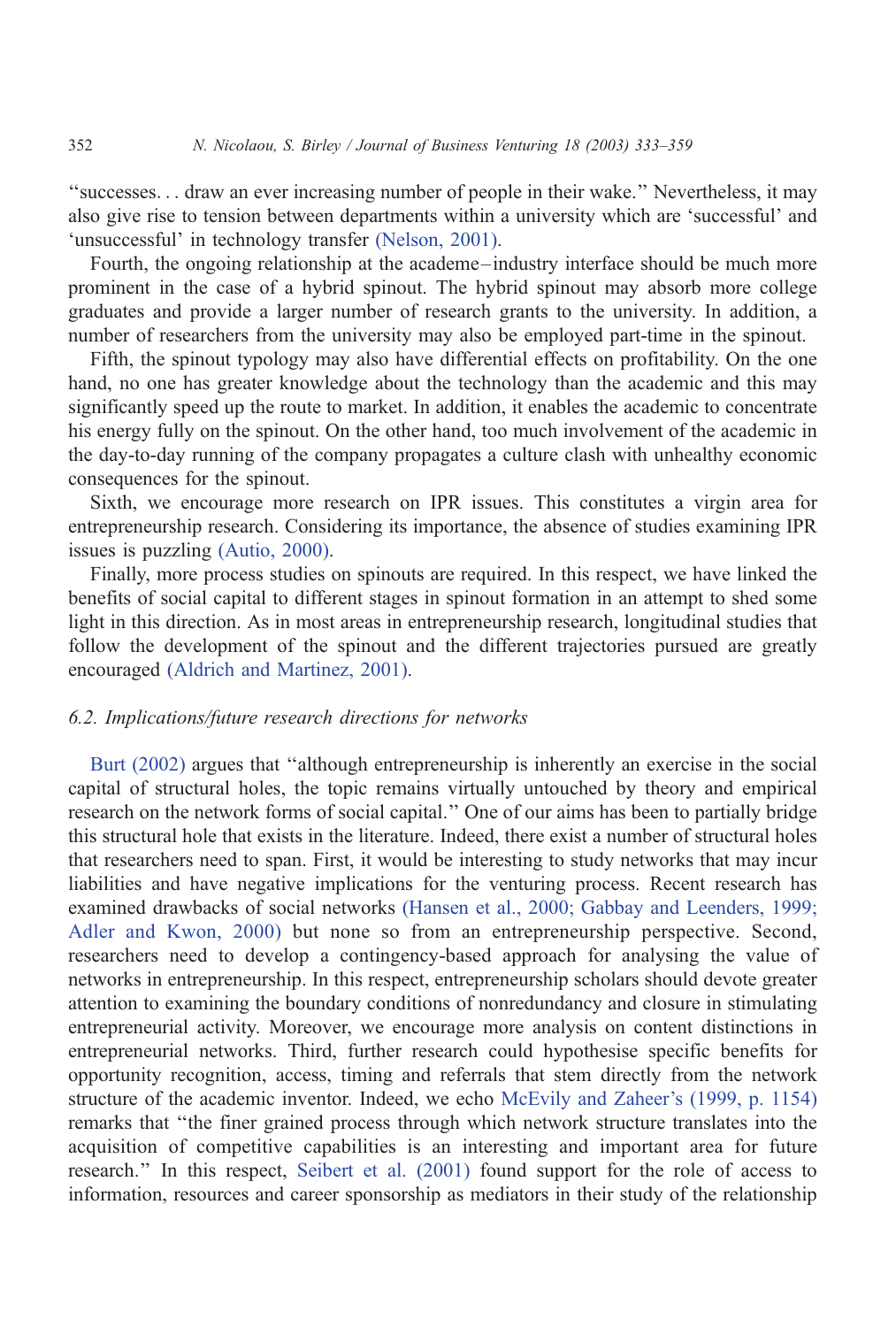<span id="page-20-0"></span>between social capital and career success. Fourth, limited research at present ''goes beyond identifying how these ties are constructed and what sort of information flows between them at various stages in the venture'' [\(McGrath, 2001\).](#page-23-0) Indeed, dynamic analyses of the evolution of entrepreneurial networks will generate critical insights into the genesis of firms. Researchers need to examine the evolution of entrepreneurial networks and move away from static models [\(Salancik, 1995; Aldrich and Reese, 1993; Steier and Greenwood, 2000; Hite and Hesterly,](#page-24-0) 2001). Fifth, research also needs to examine how the huge increase in the use of information technology has influenced the networking patterns of entrepreneurs [\(McGrath, 2001;](#page-23-0) Johannisson, 2000).

#### Acknowledgements

Earlier versions of this paper were presented at the 10th Annual Global Entrepreneurship Research Conference, at the ESRC Seminar on Innovation and Networking, at the EIASM Rent doctoral seminar and at Seminars at Imperial College. We would like to thank conference and seminar participants, and in particular Ming-Jer Chen, Brian McGrath, Rita McGrath, Asko Miettinen and Joe Tidd, for helpful comments and suggestions. We are also grateful to the Editor and the two anonymous reviewers for their excellent advice and comments. Financial support from the Leventis Foundation is gratefully acknowledged.

# References

- Adler, P.S., Kwon, S.-K., 2000. Social capital: the good, the bad and the ugly. In: Lesser, E. (Ed.), Knowledge and Social Capital: Foundations and Applications. Butterworth-Heinman, Boston, MA, pp. 89-115.
- Ahuja, G., 2000. Collaboration networks, structural holes and innovation: a longitudinal study. Adm. Sci. Q. 45, 425 – 455.
- Aldrich, H.E., 1999. Organizations Evolving. Sage Publications, London.
- Aldrich, H.E., Martinez, M.A., 2001. Many are called, but few are chosen: an evolutionary perspective for the study of entrepreneurship. Entrep. Theory Pract. 25 (4), 41 – 56.
- Aldrich, H.E., Reese, P.R., 1993. Does networking pay off? A panel study of entrepreneurs in the research triangleFrontiers of Entrepreneurship Research. Babson College, Wellesley, MA.
- Aldrich, H.E., Zimmer, C., 1986. Entrepreneurship through social networks. In: Sexton, D.L., Smilor, R.W. (Eds.), The Art and Science of Entrepreneurship. Ballinger, Cambridge, MA, pp. 3-23.
- Aldrich, H.E., Rosen, B., Woodward, W., 1987. The impact of social networks on business founding and profit. Frontiers of Entrepreneurship Research. Babson College, Wellesley, MA.
- Allen, T., 1970. Communication networks in R&D laboratories. R&D Manage. 1 (1), 14-21.
- Alsos, G.A., Kolvereid, L., 1998. The business gestation process of novice, serial and parallel business founders. Entrep. Theory Pract. 22, 101-114.
- Ardichvili, A., Cardozo, R., 1999. Entrepreneurial opportunity recognition: the role of creativity, alertness, prior knowledge, networks and formal searchResearch at the Marketing/Entrepreneurship Interface. Institute for Entrepreneurial Studies, Chicago, IL.
- Ardichvili, A., Cardozo, R., Ray, S. (in press). A theory of entrepreneurial opportunity identification and development. J. Bus. Venturing.
- Argyres, N.S., Liebeskind, J.P., 1998. Privatizing the intellectual commons: universities and the commercialization of biotechnology. J. Econ. Behav. Organ. 35, 427 – 454.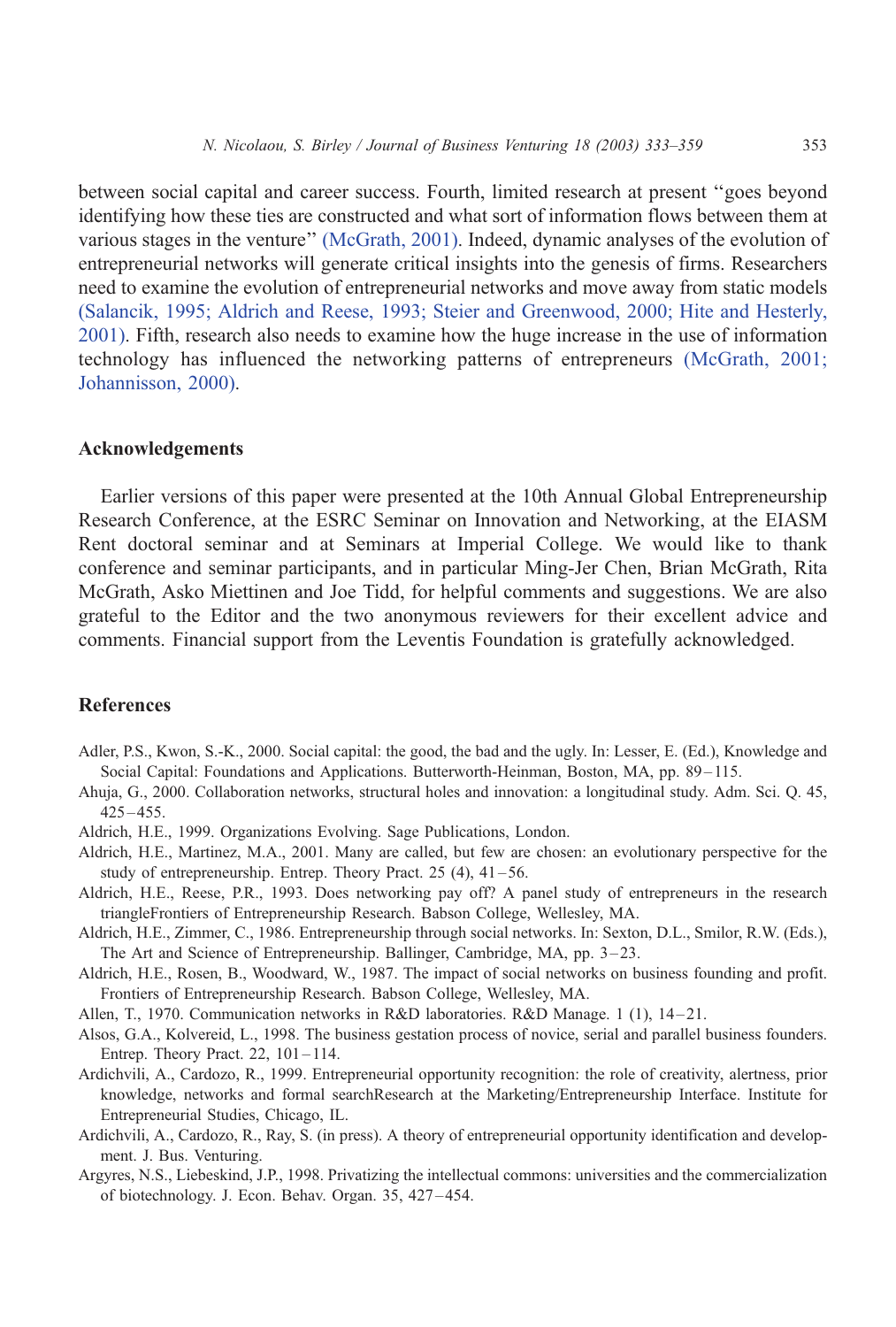- <span id="page-21-0"></span>Arrow, K.J., 1974. Limited knowledge and economic analysis. Am. Econ. Rev.  $64$ ,  $1-10$ .
- Autio, E., 2000. Growth of technology-based new firms. In: Sexton, D.L., Landstrom, H. (Eds.), The Blackwell Handbook of Entrepreneurship. Blackwell, Oxford, pp. 329-347.
- Bacharach, S.B., 1989. Organizational theories: some criteria for evaluation. Acad. Manage. Rev. 14,  $496 - 515$ .

BankBoston, 1997. MIT: The Impact of Innovation. BankBoston, Boston.

- Bercovitz, J., Feldman, M., Feller, I., Burton, R., 2001. Organizational structure as a determinant of academic patent and licensing behavior: an exploratory study of Duke, Johns Hopkins, and Pennsylvania State Universities. J. Technol. Transf. 26, 21-35.
- Birch, D.L., 1987. Job Creation in America: How Our Small Companies Put the Most People to Work. Free Press, New York.
- Birley, S., 1985. The role of networks in the entrepreneurial process. J. Bus. Venturing 1, 107-117.
- Birley, S., 1992. The venture phenomenon: social business and the universities. IC Eng.,  $13-15$ .
- Birley, S., 1993. Closing the venture gap. IC Eng., 10-11.
- Birley, S., Westhead, P., 1993. A comparison of new businesses established by novice and habitual founders in Great Britain. Int. Small Bus. J. 12, 38 – 60.
- Blair, D.M., Hitchens, D.M.W.N., 1998. Campus Companies: UK and Ireland. Ashgate, Aldershot.
- Blau, P.M., 1964. Exchange and Power in Social Life. Wiley, New York.
- Bok, D., 1982. Beyond the Ivory Tower: Social Responsibilities of the Modern University. Harvard Univ. Press, Cambridge, MA.
- Bourdieu, P., 1986. The forms of capital. In: Richardson, J.G. (Ed.), Handbook of Theory and Research for the Sociology of Education. Greenwood Press, New York, pp. 241–258.
- Bray, M.J., Lee, J.N., 2000. University revenues from technology transfer: licensing fees vs. equity positions. J. Bus. Venturing 15 (5/6), 385 – 392.
- Brett, A.M., Gibson, D.V., Smilor, R.W. (Eds.), 1991. University Spin-Off Companies: Economic Development, Faculty Entrepreneurs, and Technology Transfer. Rowman and Littlefield Publishers, Savage.
- Burt, R.S., 1992. Structural Holes. The Structure of Competition. Harvard Univ. Press, Cambridge, MA.
- Burt, R.S., 1997a. The contingent value of social capital. Adm. Sci. Q. 42, 339–365.
- Burt, R.S., 1997b. A note on social capital and network content. Soc. Netw. 19, 355 373.
- Burt, R.S., 2000a. The network structure of social capital. In: Sutton, R.I., Staw, B.M. (Eds.), Research in Organizational Behaviour, vol. 22. JAI Press, Greenwich, CT.
- Burt, R.S., 2000b. Creating Careers: Women's Paths through Entrepreneurship. Working Paper. Graduate School of Business, University of Chicago.
- Burt, R.S., 2000c. The social capital of French and American managers. Organ. Sci. 11, 123 147.
- Burt, R.S., 2002. The social capital of structural holes. In: Guillen, M.F., Collins, R., England, P., Meyer, M. (Eds.), New Directions in Economic Sociology. Russell Sage Foundation, NY, pp. 201 – 247.
- Carayannis, E.G., Rogers, E.M., Kurihara, K., Allbritton, M.M., 1998. High-technology spin-offs from government R&D laboratories and research universities. Technovation  $18$  (1),  $1-11$ .
- Chiesa, V., Piccaluga, A., 1998. Transforming rather than transferring scientific and technological knowledge the contribution of academic 'spin out' companies: the Italian way. In: Oakey, R.P., During, W.E. (Eds.), New Technology-Based Firms in the 1990s, vol. 5. Paul Chapman Publishing, London.
- Chiesa, V., Piccaluga, A., 1999. Exploitation and diffusion of public research: the general framework and the role of academic spin-off companies. R&D Management Conference.
- Chrisman, J.J., Hynes, T., Fraser, S., 1995. Faculty entrepreneurship and economic development: the case of the University of Calgary. J. Bus. Venturing 10, 267–281.
- Coleman, J.S., 1988. Social capital in the creation of human capital. Am. J. Sociol. 94, S95 S121 (Supplement). Coleman, J.S., 1990. Foundations of Social Theory. Harvard Univ. Press, Cambridge, MA.
- Cooper, A., 1971. Spin-offs and technical entrepreneurship. IEEE Trans. Eng. Manage. 18 (1), 2-6.
- Cooper, A., 1973. Technical entrepreneurship: what do we know?. R&D Manage. 3 (2), 59–65.

Cummings, A., 1997. The radicalness of employee ideas: an interactive model of co-worker networks and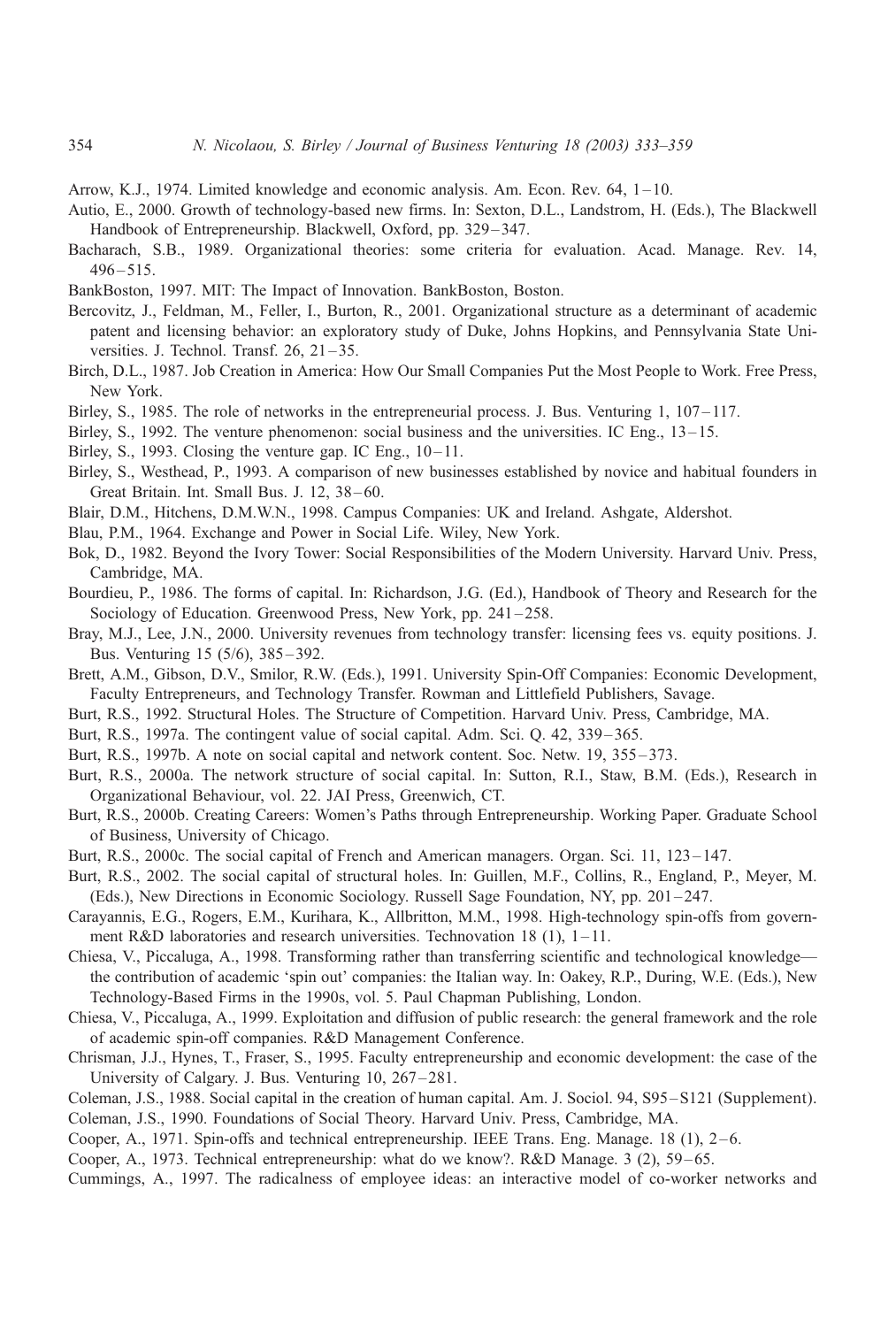<span id="page-22-0"></span>problem-solving styles. Unpublished dissertation. College of Business Administration, University of Illinois, Champaign.

- De Koning, A., Muzyka, D., 1999. Conceptualising opportunity as a socio-cognitive process. Research Paper, Centre for Advanced Studies in Leadership.
- Debackere, K., 1999. Academic science and innovation: from R&D to spin-off creation. R&D Management Conference.
- Degenne, A., Forse, M., 1999. Introducing Social Networks. Sage Publications, London.
- Douglas, E.J., Shephard, D.A., 1999. Entrepreneurship as a utility maximising response. J. Bus. Venturing 15,  $131 - 251.$
- Doutriaux, J., 1987. Growth pattern of academic entrepreneurial firms. J. Bus. Venturing 2, 285 297.
- Doutriaux, J., 1991. University culture, spin-off strategy and success of academic entrepreneurs at Canadian Universities. Frontiers of Entrepreneurship Research. Babson College, Wellesley, MA.
- Dubin, R., 1969. Theory Building. Free Press, Toronto.
- Durkheim, E., 1897/1952. Suicide: a Study in Sociology [translated by Spaulding, J.A. and Simpson, J.]. Free Press, Glencoe, IL.
- Eisenhauer, J.G., 1995. The entrepreneurial decision: economic theory and empirical evidence. Entrep. Theory Pract. 19 (4), 67-79.
- Emerson, R.M., 1962. Power-dependence relations. Am. Sociol. Rev. 27, 31-41.
- Emerson, R.M., 1972. Exchange theory: Part I. A psychological basis for social exchange, and exchange theory. Part II: Exchange relations and network structures. In: Berger, J., Zelditch, M., Anderson, B. (Eds.), Sociological Theories in Progress, vol. 2. Houghton Mifflin, Boston, MA.
- Fombrun, C.J., 1982. Strategies for network research in organizations. Acad. Manage. Rev. 7, 280–291.
- Franklin, S.J., Wright, N., Lockett, A., 2001. Academic and surrogate entrepreneurs in university spin-out companies. J. Technol. Transf. 26, 127-141.
- Friedkin, N., 1980. A test of structural features of Granovetter's strength of weak ties theory. Soc. Netw. 2,  $411 - 422$ .
- Gabbay, S.M., Leenders, R.T.A.J., 1999. CSC: the structure of advantage and disadvantage. In: Gabbay, S.M., Leenders, R.T.A.J. (Eds.), Corporate Social Capital and Liability. Kluwer Academic Publishers, Boston, pp.  $1 - 14$ .
- Gabbay, S.M., Zuckerman, E.W., 1998. Social capital and opportunity in corporate R&D: the contingent effect of contact density on mobility expectations. Soc. Sci. Res. 27, 189–217.
- Gartner, W.B., Carter, N.M., Hills, G.E., 2001. The language of opportunity. Paper presented at the 15th UIC Research Symposium on Marketing and Entrepreneurship.
- Gnyawali, D.R., Madhavan, R., 2001. Cooperative networks and competitive dynamics: a structural embeddedness perspective. Acad. Manage. Rev. 26, 431 – 445.
- Granovetter, M.S., 1973. The strength of weak ties. Am. J. Sociol. 78 (6), 1360 1380.
- Granovetter, M.S., 1974. Getting a Job: a Study of Contacts and Careers. Harvard Univ. Press, Cambridge, MA.
- Granovetter, M.S., 1982. The strength of weak ties: a network theory revisited. In: Marsden, P.V., Lin, N. (Eds.), Social Structure and Network Analysis. Sage, Beverly Hills, CA, pp. 105–130.
- Granovetter, M.S., 1985. Economic action and social structure: the problem of embeddedness. Am. J. Sociol. 91  $(3)$ ,  $481 - 510$ .
- Hague, D., Oakley, K., 2000. Spin-Offs and Start-Ups in UK universities. CVCP Publication, London.
- Hansen, M.T., Podolny, J.M., Pfeffer, J., 2000. So many ties, so little time: a task contingency perspective on the value of social capital in organisations. Working Paper, Harvard Business School.
- Harmon, B., Ardishvili, A., Cardozo, R., Elder, T., Leuthold, J., Parshall, J., Raghian, M., Smith, D., 1997. Mapping the university technology transfer process. J. Bus. Venturing 12, 423–434.
- Hayek, F., 1945. The use of knowledge in society. Am. Econ. Rev. 35, 519–530.
- Hills, G.E., Lumpkin, G.T., Singh, R.P., 1997. Opportunity recognition: perceptions and behaviours of entrepreneurs. Frontiers of Entrepreneurship Research. Babson College, Wellesley, MA.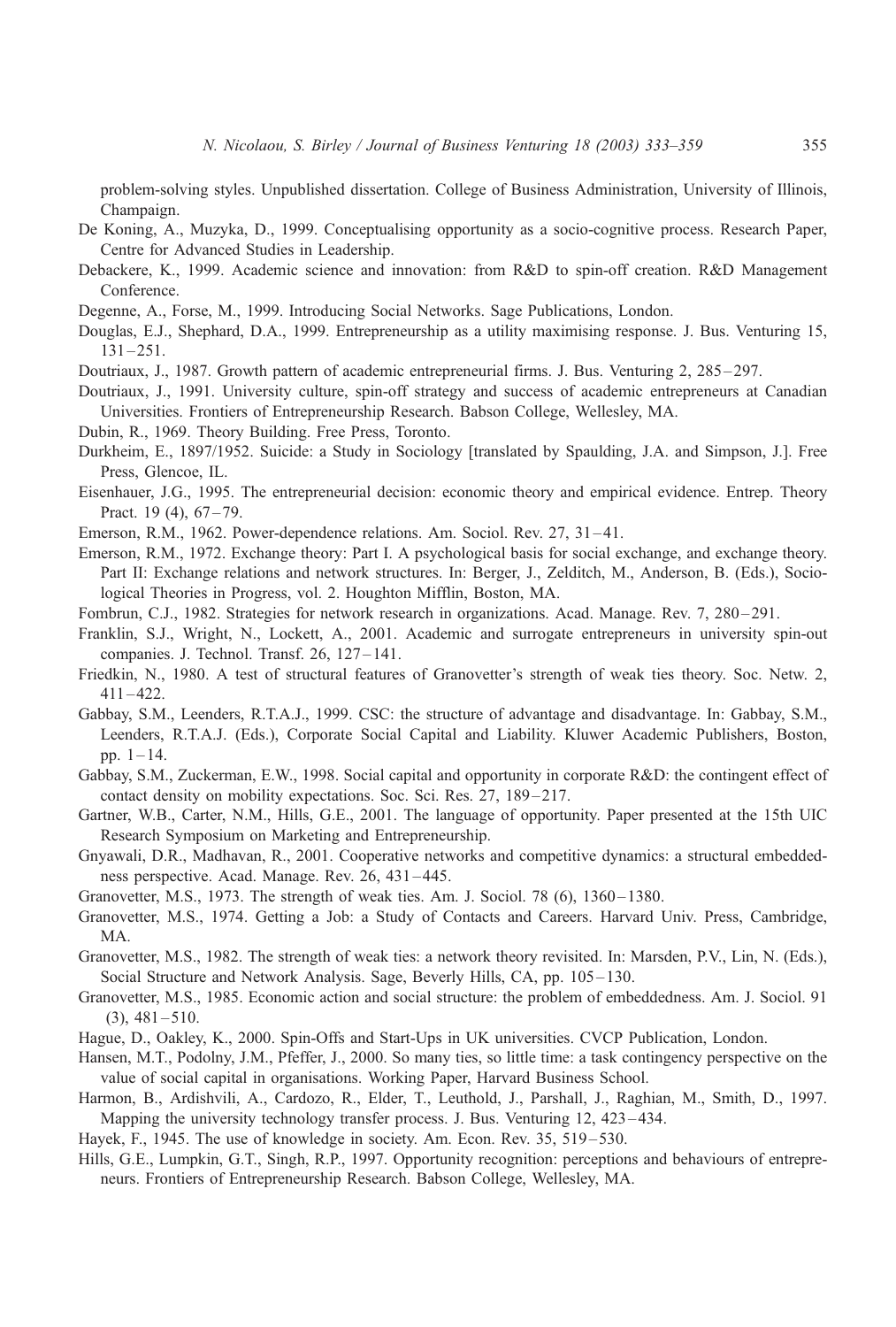- <span id="page-23-0"></span>Hite, J.M., Hesterly, W.S., 2001. The evolution of firm networks: from emergence to early growth. Strateg. Manage. J. 22, 271-286.
- Homans, G.C., 1950. The Human Group. Harcourt Brace, New York.
- Homans, G.C., 1961. Social Behaviour: It Elementary Forms. Routledge and Kegan Paul, London.
- Howells, J., Nedeva, M., Georghiou, L., 1998. Industry –Academic Links in the UK. University of Manchester, Prest.
- Ibarra, H., 1993. Personal networks of women and minorities in management. Acad. Manage. Rev. 18 (1), 56 87.
- Johannisson, B., 2000. Networking and entrepreneurial growth. In: Sexton, D.L., Landstrom, H. (Eds.), The Blackwell Handbook of Entrepreneurship. Blackwell, Oxford, pp. 368 – 386.
- Juster, F.T., Stafford, F.P., 1991. The allocation of time: empirical findings, behavioural models and problems of measurement. J. Econ. Lit. 29, 471 – 522.
- Kassicieh, S.K., Radosevich, R., Umbarger, J., 1996. A comparative study of entrepreneurship incidence among inventors in national laboratories. Entrep. Theory Pract. 20, 33 – 49 (Spring).
- Khan, R.H., Wolfe, D.M., Quinn, R., Snoek, J.D., 1964. Organizational Stress: Studies in Role Conflict and Ambiguity. Wiley, New York.
- Khavul, S., Brush, C.G., Kalish, S., Lerner, M., 1998. Public policy and private initiative in the incubation of Israeli high technology entrepreneurial. Frontiers of Entrepreneurship Research. Babson College, Wellesley, MA.
- Kirzner, I., 1973. Competition and Entrepreneurship. Chicago Univ. Press, Chicago.
- Krackhardt, D., 1992. The strength of strong ties: the importance of philos in organisations. In: Nohria, N., Eccles, R.G. (Eds.), Networks and Organisations: Structure, Form and Action. Harvard Univ. Press, Boston, MA, pp. 216 – 239.
- Kram, K.E., 1988. Mentoring at work: developmental relationships in orgnizational life. Scott, Foresman, Glenview, IL.
- Larson, A., Starr, J.A., 1993. A network model of organization formation. Entrep. Theory Pract. 17 (2), 5–15.
- Lawrence, P.R., Lorsch, J.W., 1967. Differentiation and integration in complex organizations. Adm. Sci. Q. 12, 1 47.
- Lee, Y.S., 1996. 'Technology transfer' and the research university: a search for the boundaries of universityindustry collaboration. Res. Policy 25, 843 – 863.
- Lin, N., 2001. Social Capital: a Theory of Social Structure and Action. Cambridge Univ. Press, Cambridge.
- Lindholm, A.D., 1997. Growth and inventiveness in technology-based spin-off firms. Res. Policy 26, 331 344.
- Louis, K.S., Blumenthal, D., Gluck, M.E., Stoto, M.A., 1989. Entrepreneurs in academe: an exploration of behaviors among life scientists. Adm. Sci. O.  $34$  (1),  $110-131$ .
- MacMillan, I.C., 1986. To really learn about entrepreneurship, let's study habitual entrepreneurs. J. Bus. Venturing  $1, 241 - 243.$
- Marsden, P.V., 1990. Network data and measurement. Annu. Rev. Sociol. 16, 435–463.
- McGrath, R.G., 2001. Entrepreneurship, small firms, and wealth creation: a framework using real options reasoning. In: Pettigrew, A.M., Thomas, H., Whittington, A. (Eds.), Handbook of Strategy and Management. Sage Publications, London, pp. 299 – 325.
- McEvily, B., Zaheer, A., 1999. Bridging ties: a source of firm heterogeneity in competitive capabilities. Strateg. Manage. J. 20, 1133 – 1156.
- Mian, S.A., Plosila, W.H., 1998. The university technology commercialisation mechanisms: a survey of innovative US programs. Frontiers of Entrepreneurship Research. Babson College, Wellesley, MA.
- Miner, A.S., Eesley, D.T., De Vaughn, M., Rura-Polley, T., 2001. The magic beanstalk vision of university venture formation. In: Schoonhoven, K., Romanelli, E. (Eds.), The Entrepreneurship Dynamic. Stanford Univ. Press, Stanford, CA, pp. 109-146.
- Minnitti, M., Bygrave, W., 1999. The microfoundations of entrepreneurship. Entrep. Theory Pract., 41–52 (Summer).
- Monge, P., Contractor, N.S., 2000. Emergence of communication networks. In: Jablin, F.M., Putnam, L.L. (Eds.), The New Handbook of Organizational Communication. Sage, London, pp. 440–502.
- Mowery, D.C., Nelson, R.R., Sampat, B.N., Ziedonis, A.A., 2001. The growth of patenting and licensing by US universities: an assessment of the effects of the Bayh-Dole act of 1980. Res. Policy 30, 99-119.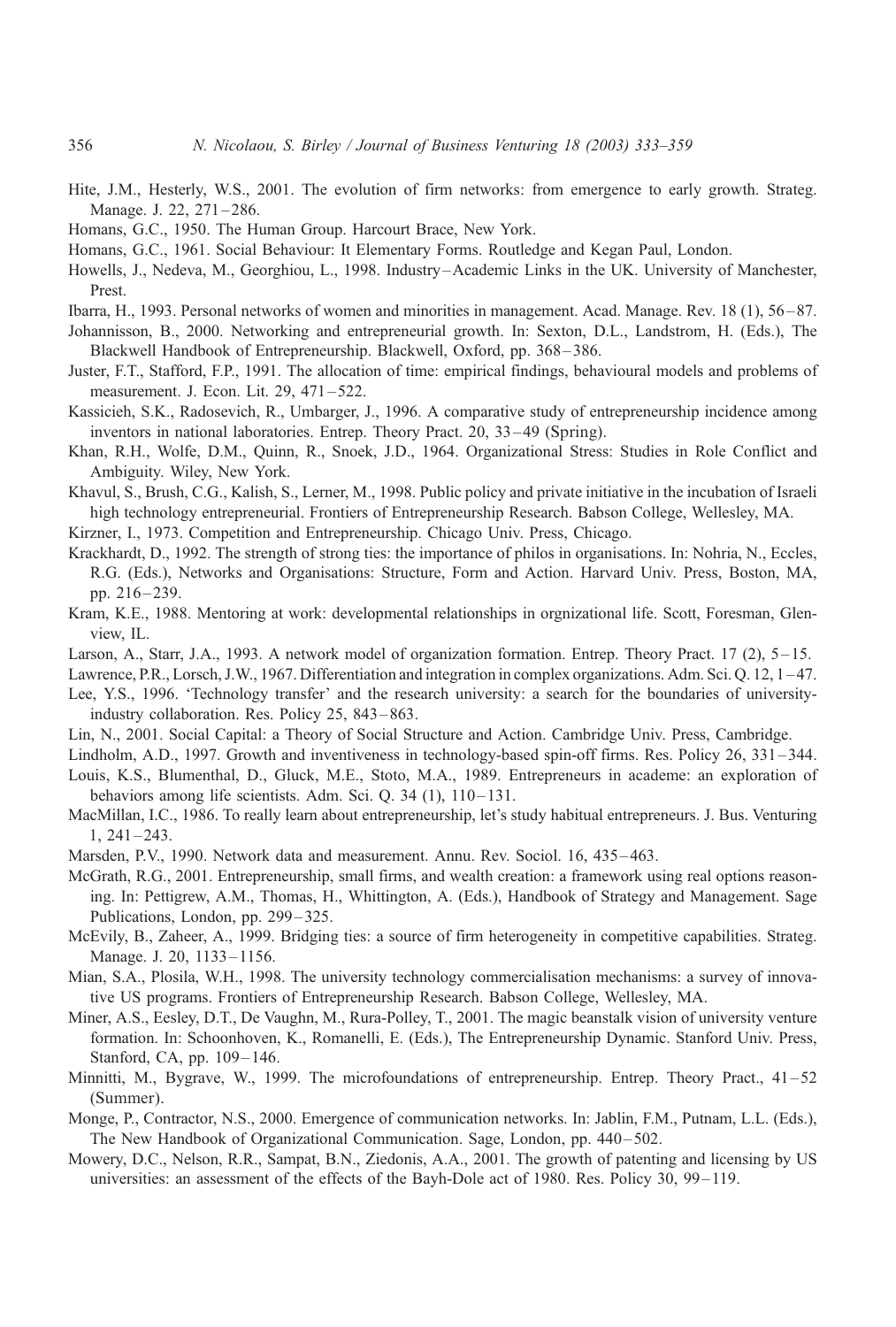- <span id="page-24-0"></span>Mustar, P., 1997. Spin-off enterprises. How French academics create high-tech companies: the conditions for success or failure. Sci. Public Policy 24 (1), 37–43.
- Nelson, R.R. (Ed.), 1993. National Innovation Systems. Oxford Univ. Press, Oxford.
- Nelson, R.R., 2001. Observations of the post-Bayh-Dole rise of patenting at American universities. J. Technol. Transf. 26, 13 – 19.
- Nohria, N., 1992. Information and search in the creation of new business ventures: the case of the 128 venture group. In: Nohria, N., Eccles, R.G. (Eds.), Networks and Organizations: Structure, Form and Action. Harvard Business School Press, Boston, MA, pp. 240–261.
- Oakey, R.P., During, W.E., 1998. New Technology-Based Firms in the 1990s, vol. 5. Paul Chapman Publishing, London.
- Olofson, C., Wahlbin, C., 1984. Technology-based new ventures from technical universities: a Swedish case. Frontiers of Entrepreneurship Research. Babson College, Wellesley, MA.
- Pescosolido, B.A., Georgianna, S., 1989. Durkheim, suicide and religion: toward a network theory of suicide. Am. Sociol. Rev. 54, 33-48.
- Pfeffer, J., Salancik, G., 1978. The External Control of Organizations. Harper and Row, New York.
- Piccaluga, A., 1992. From profs to profits: how Italian academics generate high technology ventures. Creat. Innov. Manag. 1 (2), 87–94.
- Podolny, J.M., Baron, J.N., 1997. Resources and relationships: social networks and mobility in the workplace. Am. Sociol. Rev. 62, 673–693.
- Radosevich, R., 1995. A model for entrepreneurial spin-offs from public technology sources. Int. J. Technol. Manag. 10 (7-8), 879-893.
- Rangan, S., 2000. The problem of search and deliberation in economic action: when social networks really matter. Acad. Manage. Rev. 25, 813 – 828.
- Rappert, B., Webster, A., 1997. Regimes of ordering: the commercialization of intellectual property in industrial academic collaborations. Technol. Anal. Strateg. Manag. 9 (2), 115 – 130.
- Renzulli, L.A., Aldrich, H.E., Moody, J., 2000. Family matters: gender, networks, and entrepreneurial outcomes. Soc. Forces 79 (2), 523–546.
- Roberts, E.B., 1968. A basic study of innovators: how to keep and capitalise on their talents. Res. Manage. 11 (4),  $249 - 266.$
- Roberts, E.B., 1991. Entrepreneurs in High Technology: Lessons from MIT and Beyond. Oxford Univ. Press, New York.
- Roberts, E.B., Hauptman, O., 1986. The process of technical transfer to the new biomedical and pharmaceutical firm. Res. Policy 15, 107 – 119.
- Roberts, E.B., Malone, D.E., 1996. Policies and structures for spinning out new companies from research and development organizations. R&D Manage. 26 (1), 17–48.
- Rosa, P., 1998. Entrepreneurial processes of business cluster formation and growth by 'habitual' entrepreneurs. Entrep. Theory Pract. 22, 43-61.
- Rosenberg, N., Nelson, R.R., 1994. American universities and technical advance in industry. Res. Policy 23, 323 348.
- Rowley, T., Behrens, D., Krackhardt, D., 2000. Redundant governance structures: an analysis of structural and relational embeddedness in the steel and semiconductor industries. Strateg. Manage. J. 21, 369 – 385.
- Salancik, G.R., 1995. Wanted: a good network theory of organization. Adm. Sci. Q., 345 349.
- Samsom, K.J., Gurdon, M.A., 1993. University scientists as entrepreneurs: a special case of technology transfer and high-tech venturing. Technovation 13  $(2)$ ,  $63-71$ .
- Sarasvathy, S.D., 2001. Causation and effectuation: toward a theoretical shift from economic inevitability to entrepreneurial contingency. Acad. Manage. Rev. 26, 243 – 263.

Schumpeter, J.A., 1934. The Theory of Economic Development. Harvard Univ. Press, Cambridge, MA.

Scott, J., 1991. Social Network Analysis. Sage, London.

Segal, N.S., 1986. Universities and technological entrepreneurship in Britain: some implications of the Cambridge phenomenon. Technovation 4 (3), 189-205.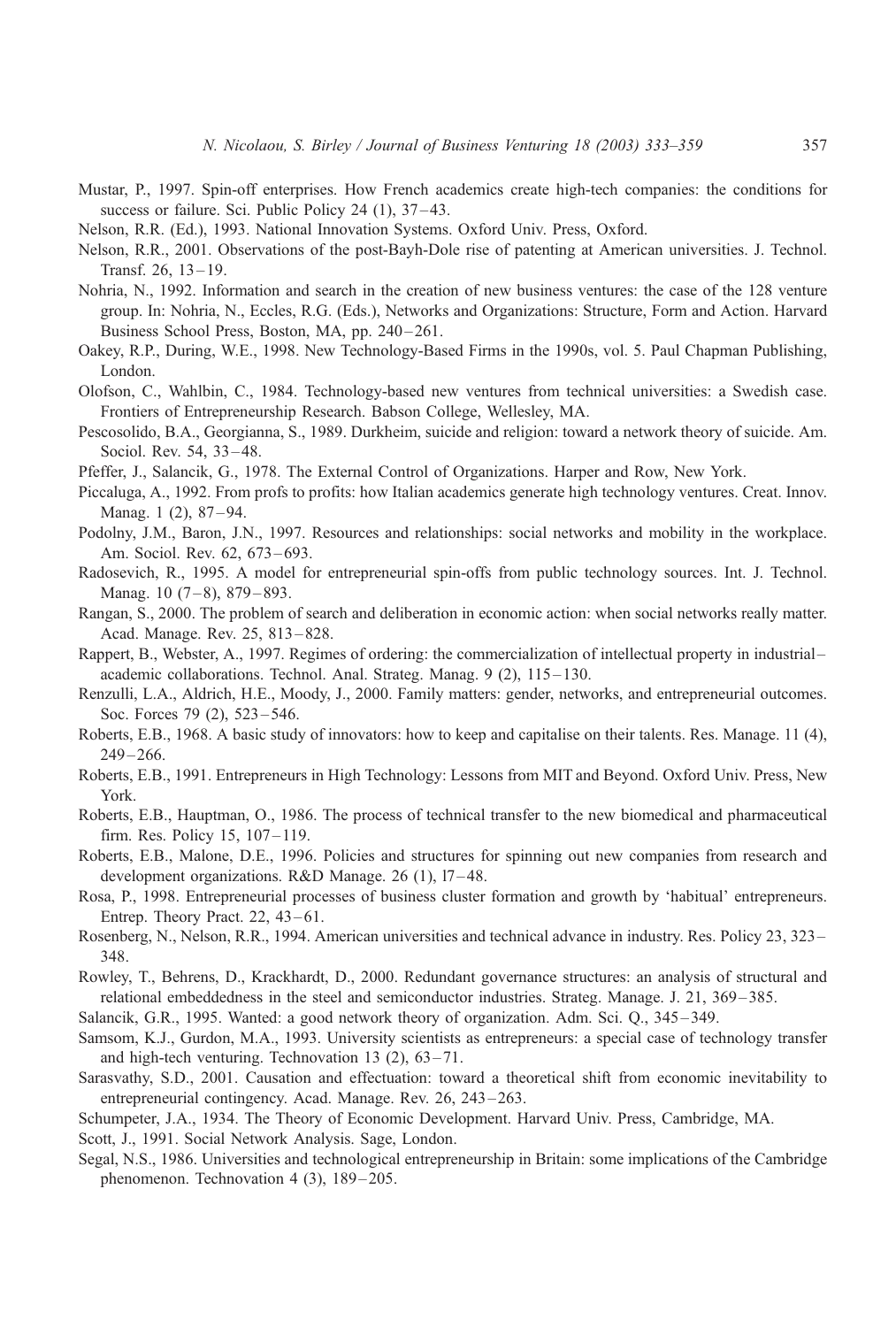- <span id="page-25-0"></span>Seibert, S.E., Kraimer, M.L., Liden, R.C., 2001. A social capital theory of career success. Acad. Manage. J. 44, 219 – 237.
- Shane, S., 2000. Prior knowledge and the discovery of entrepreneurial opportunities. Organ. Sci. 11, 448 469.
- Shane, S., Cable, D., 2002. Network ties, reputation and the financing of new ventures. Manage. Sci. 48 (3), 364 – 381.
- Shane, S., Stuart, T., 2002. Organizational endowments and the performance of university start-ups. Manage. Sci. 48 (1), 154 – 170.
- Shane, S., Venkataraman, S., 2000. The promise of entrepreneurship as a field of research. Acad. Manage. Rev. 25  $(1), 217 - 226.$
- Sigrist, B., 1999. Entrepreneurial opportunity recognition. PhD thesis (English revised version), University of Geneva.
- Singh, R.P., Hills, G.E., Hybels, R.C., Lumpkin, G.T., 1999. Opportunity recognition through social network characteristics of entrepreneurs. Frontiers of Entrepreneurship Research. Babson College, Wellesley, MA.
- Smilor, R.W., Gibson, D.V., Kozmetsky, G., 1989. Creating the technopolis: high-technology development in Austin, Texas. J. Bus. Venturing 4, 49-67.
- Smilor, R.W., Gibson, D.V., Dietrich, G.B., 1990. University spin-out companies: technology start-ups from UT-Austin. J. Bus. Venturing 5, 63-76.
- Sorenson, O., Stuart, T.E., 2001. Syndication networks and the spatial distribution of venture capital investment. Am. J. Sociol. 106, 1546-1588.
- Spekman, R.E., 1979. Influence and information: an exploratory investigation of the boundary role person's basis of power. Acad. Manage. J. 22, 104 – 117.
- Stankiewicz, R., 1986. Academics and Entrepreneurs, Developing University Industry Relations. Frances Pinter, London.
- Starr, J.A., MacMillan, I., 1990. Resource cooptation via social contracting: resource acquisition strategies for new ventures. Strateg. Manage. J. 11, 79-92.
- Steffenson, M., Rogers, E., Speakman, K., 2000. Spin-offs from research centers at a research university. J. Bus. Venturing 15, 93-111.
- Steier, L., Greenwood, R., 2000. Entrepreneurship and the evolution of angel financial networks. Organ. Stud. 21,  $163 - 192.$
- Stephan, P.E., 2001. Educational implications of technology transfer. J. Technol. Transf. 26, 199-205.
- Stephan, P.E., Everhart, S., 1998. The changing rewards to science: the case of biotechnology. Small Bus. Econ. 10, 141 – 151.
- Stevens, J.M., Bagby, J.W., 2001. Knowledge transfer from universities to business: returns for all stakeholders? Organization 8, 259-268.
- Stuart, T.E., Hoang, H., Hybels, R.C., 1999. Interorganizational endorsements and the performance of entrepreneurial ventures. Adm. Sci. Q. 44, 315 – 349.
- Tichy, N.M., Tushman, M.L., Fombrun, C., 1979. Social network analysis for organizations. Acad. Manage. Rev. 4, 507 – 519.
- Uzzi, B., 1997. Social structure and competition in interfirm networks: the paradox of embeddedness. Adm. Sci.  $Q. 42, 35 - 67.$
- Uzzi, B., 1999. Embeddedness in the making of financial capital: how social relations and networks benefit firms seeking financing. Am. Sociol. Rev. 64, 481-506.
- Venkataraman, S., 1997. The distinctive domain of entrepreneurship research. In: Katz, J.A. (Ed.), Advances in Entrepreneurship, Firm Emergence and Growth, vol. 3. JAI Press, Greenwich.
- Venkataraman, S., Sarasvathy, S., 2001. Strategy and Entrepreneurship: Outlines of an untold story. In: Pettigrew, A.M., Thomas, H., Whittington, A. (Eds.), Handbook of Strategy and Management. Sage, London.
- Vesper, K.H., McMullan, W.E., 1988. University spin-offs: what we think we know and what we'd like to know. University of Calgary, Faculty of Management, Working Paper No. 8847.
- Waker, M.E., Wasserman, S., Wellman, B., 1993. Statistical models for social support networks. Sociol. Methods Res. 22, 71-98.